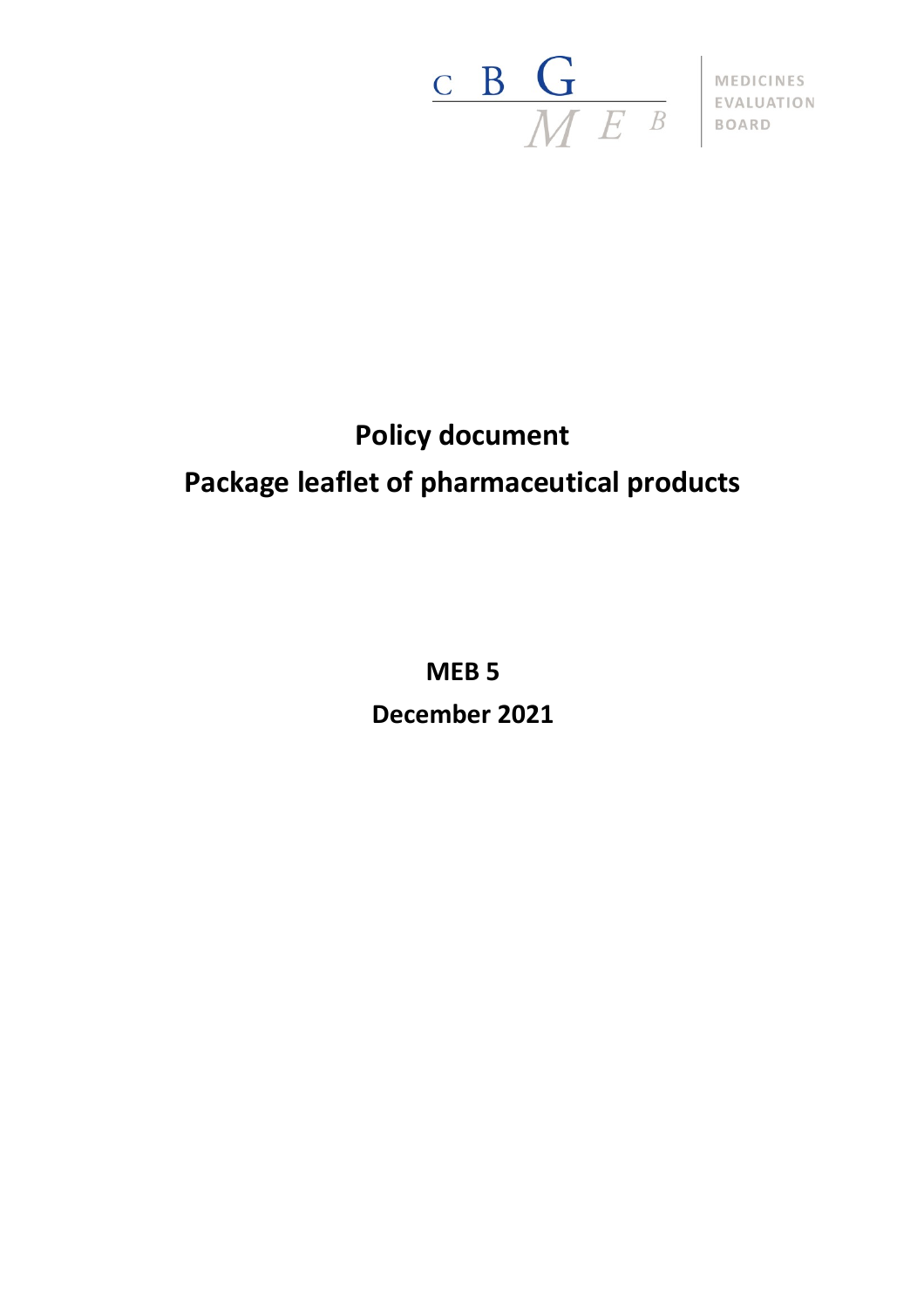

## <span id="page-1-0"></span>**1. Contents**

| 1. |                                                                                                                                             |  |
|----|---------------------------------------------------------------------------------------------------------------------------------------------|--|
| 2. |                                                                                                                                             |  |
| 3. |                                                                                                                                             |  |
|    |                                                                                                                                             |  |
| 4. |                                                                                                                                             |  |
| 5. |                                                                                                                                             |  |
|    |                                                                                                                                             |  |
|    |                                                                                                                                             |  |
|    |                                                                                                                                             |  |
| 6. |                                                                                                                                             |  |
|    |                                                                                                                                             |  |
|    |                                                                                                                                             |  |
|    | 6.3 Preparation for Administration (Voor Toediening Gereed Maken,<br>VTGM) of medicinal products for intravenous (IV) and subcutaneous (SC) |  |
|    |                                                                                                                                             |  |
|    |                                                                                                                                             |  |
|    |                                                                                                                                             |  |
|    |                                                                                                                                             |  |
|    |                                                                                                                                             |  |
| 7. |                                                                                                                                             |  |
|    |                                                                                                                                             |  |
|    | 7.2 Marketing authorisations without Dutch translations of the product                                                                      |  |
|    | 7.3 Dutch package leaflet not IN but WITH the packaging15                                                                                   |  |
|    |                                                                                                                                             |  |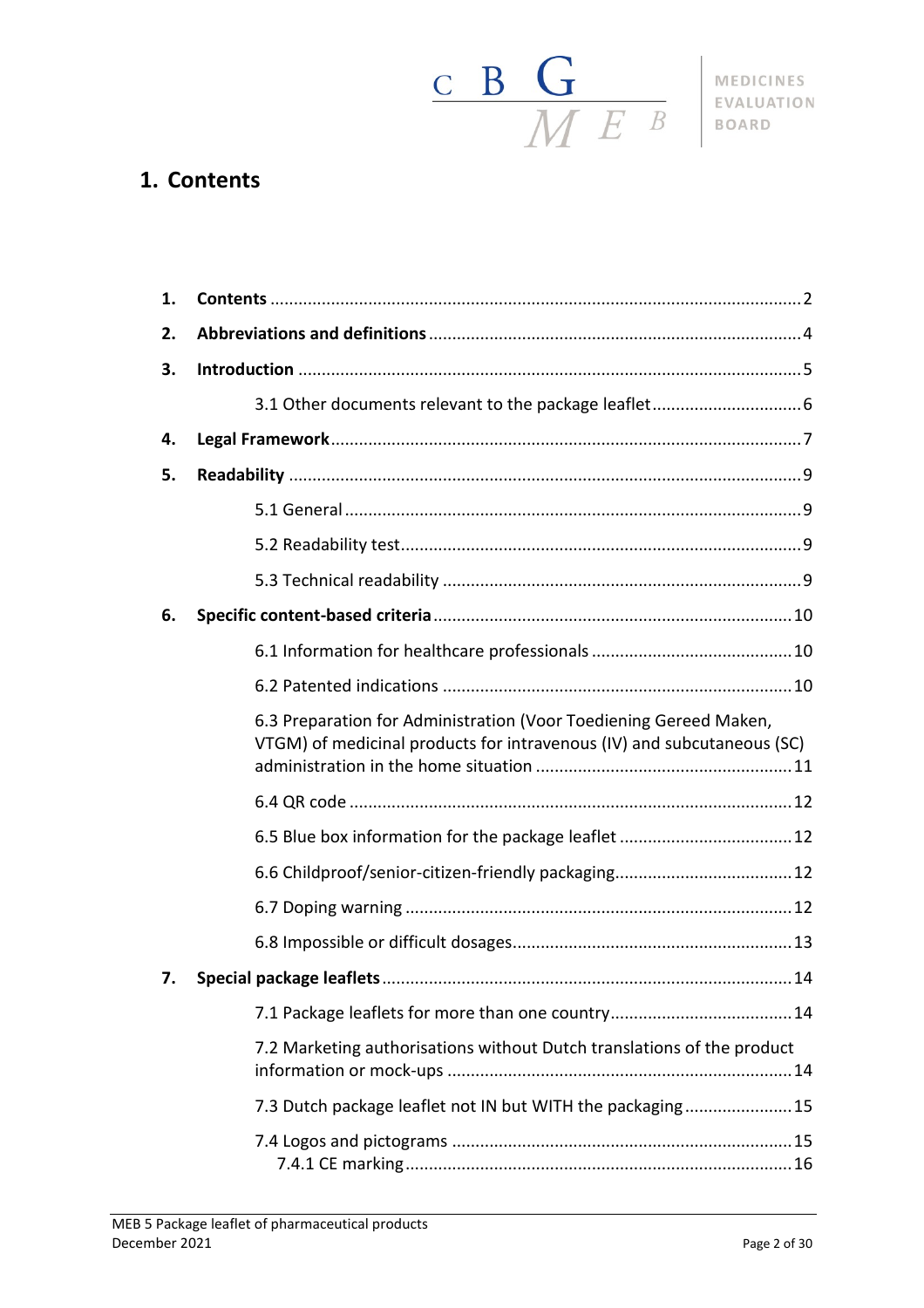# $\begin{array}{c|c|c|c} \textbf{c} & \textbf{B} & \textbf{G} \ \hline \textbf{M} & E & B & \textbf{MEDICINES} \ \textbf{EVALUATION} \end{array}$

| 7.7 Package leaflet for the blind and visually impaired17                   |  |  |
|-----------------------------------------------------------------------------|--|--|
|                                                                             |  |  |
| Annex 1: Information on sections of package leaflet in the QRD template  19 |  |  |
|                                                                             |  |  |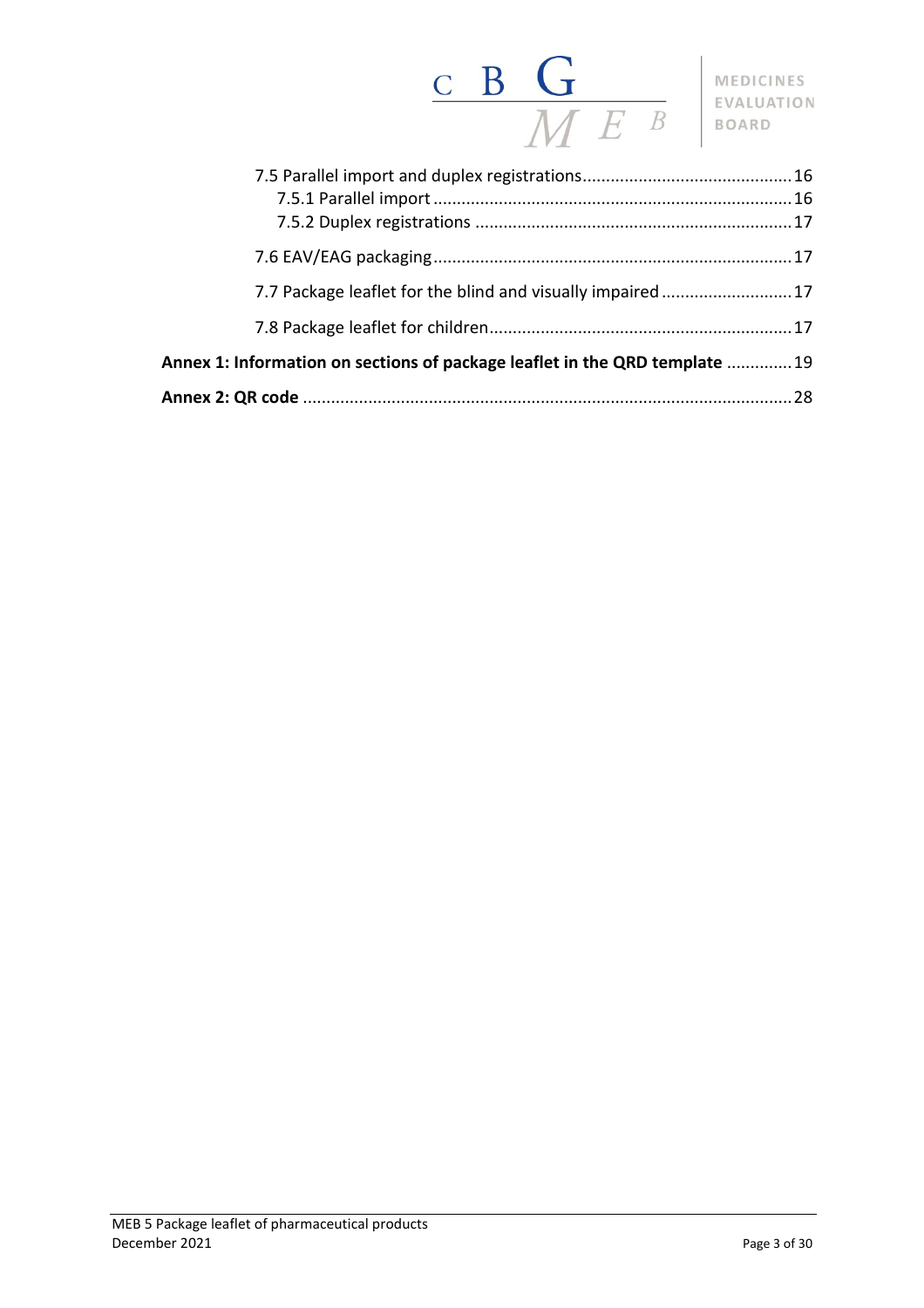

## <span id="page-3-0"></span>**2. Abbreviations and definitions**

| 2D          | Two-dimensional                                                                                                                                                                                                               |
|-------------|-------------------------------------------------------------------------------------------------------------------------------------------------------------------------------------------------------------------------------|
| GS          | <b>General Sales</b>                                                                                                                                                                                                          |
| <b>CMDh</b> | Coordination group for Mutual recognition and Decentralised<br>procedures Human<br>The European committee for mutual recognition and decentralised<br>procedures                                                              |
| <b>CMS</b>  | <b>Concerned Member State</b><br>An EU member state that is not responsible for the assessment of a<br>particular product                                                                                                     |
| <b>DCP</b>  | <b>Decentralised Procedure</b>                                                                                                                                                                                                |
| EAG         | Single Unit Dispensing Suitable Packaging                                                                                                                                                                                     |
| EAV         | Single Unit Dispensing Packaging                                                                                                                                                                                              |
| <b>EMA</b>  | <b>European Medicines Agency</b>                                                                                                                                                                                              |
| EU          | <b>European Union</b>                                                                                                                                                                                                         |
| IGJ         | Health Care and Youth Inspectorate                                                                                                                                                                                            |
| <b>MEB</b>  | <b>Medicines Evaluation Board</b>                                                                                                                                                                                             |
|             | English translation of 'College ter Beoordeling van Geneesmiddelen'                                                                                                                                                           |
| <b>MRP</b>  | <b>Mutual Recognition Procedure</b>                                                                                                                                                                                           |
| <b>OTC</b>  | Over-the-counter<br>This is the pooled legal status of supply GS+PDO+PH; this legal status of<br>supply applies to medicinal products that are available without<br>prescription; also referred to as OTC medicinal products. |
| <b>NtA</b>  | Notice to Applicants                                                                                                                                                                                                          |
| QR          | <b>Quick Response</b>                                                                                                                                                                                                         |
| QRD         | <b>Quality Review of Documents</b>                                                                                                                                                                                            |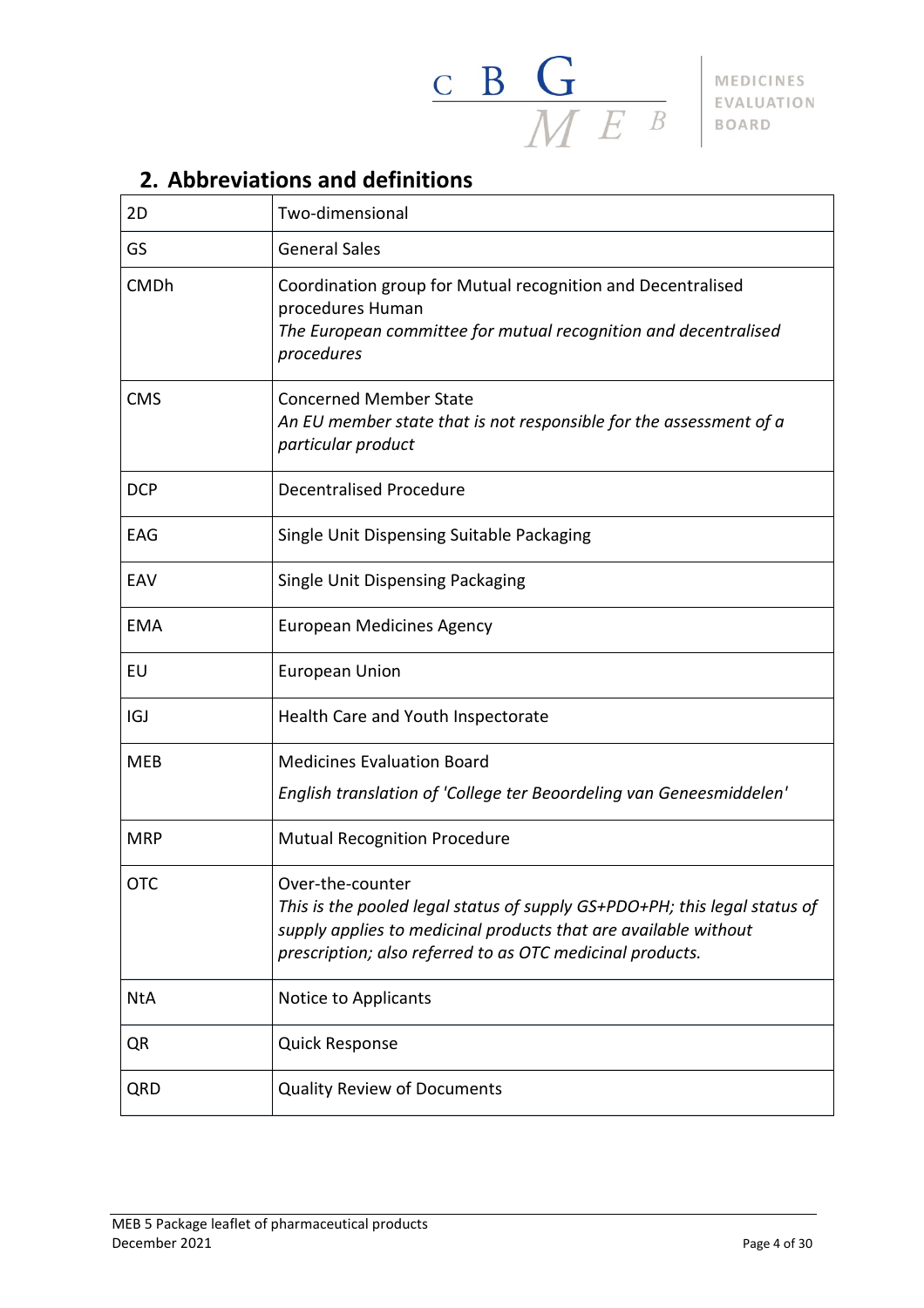

| <b>RMS</b>        | Reference Member State<br>An EU member state that is responsible for the assessment of a<br>particular product                                                    |
|-------------------|-------------------------------------------------------------------------------------------------------------------------------------------------------------------|
| <b>RVG</b> number | <b>Register Packaged Medicinal Products:</b><br>Unique Dutch registration number of a medicinal product                                                           |
| <b>RVH</b> number | Unique Dutch registration number of a homeopathic medicinal product                                                                                               |
| <b>SmPC</b>       | <b>Summary of Product Characteristics</b>                                                                                                                         |
| PН                | Pharmacy Only                                                                                                                                                     |
| <b>PDO</b>        | Pharmacy and Drugstore Only                                                                                                                                       |
| PO.               | Only on prescription from doctor or specialist                                                                                                                    |
| URL               | Uniform Resource Locator<br>The URL is an Internet address that indicates where certain information,<br>such as a file or an image, can be found on the Internet. |

## <span id="page-4-0"></span>**3. Introduction**

A description included in the box of medicinal products (a 'package leaflet') provides crucial information for patients about how to use those medicinal products properly. A package leaflet that is easy to read contributes to the correct use of medicinal products. The information in the package leaflet is intended for patients as users of the medicinal product or for the parent or carer and for the pharmacist.

European legislation on the package leaflet is discussed in Directive 2001/83/EC. In the Netherlands, implementation took place in the Dutch Medicines Act and the Medicines Act Regulations. Chapter 7 of the Medicines Act and chapter 4.a of the Medicines Act Regulations deal with labelling and the package leaflet.

This policy document (MEB 5) clarifies the policy for the package leaflet of pharmaceutical products in the Netherlands. This policy is based on the European and Dutch legislation mentioned above.

In Europe, the practical implementation of this legislation has been set out in the QRD template. A template in English, which includes comments and a further explanation, is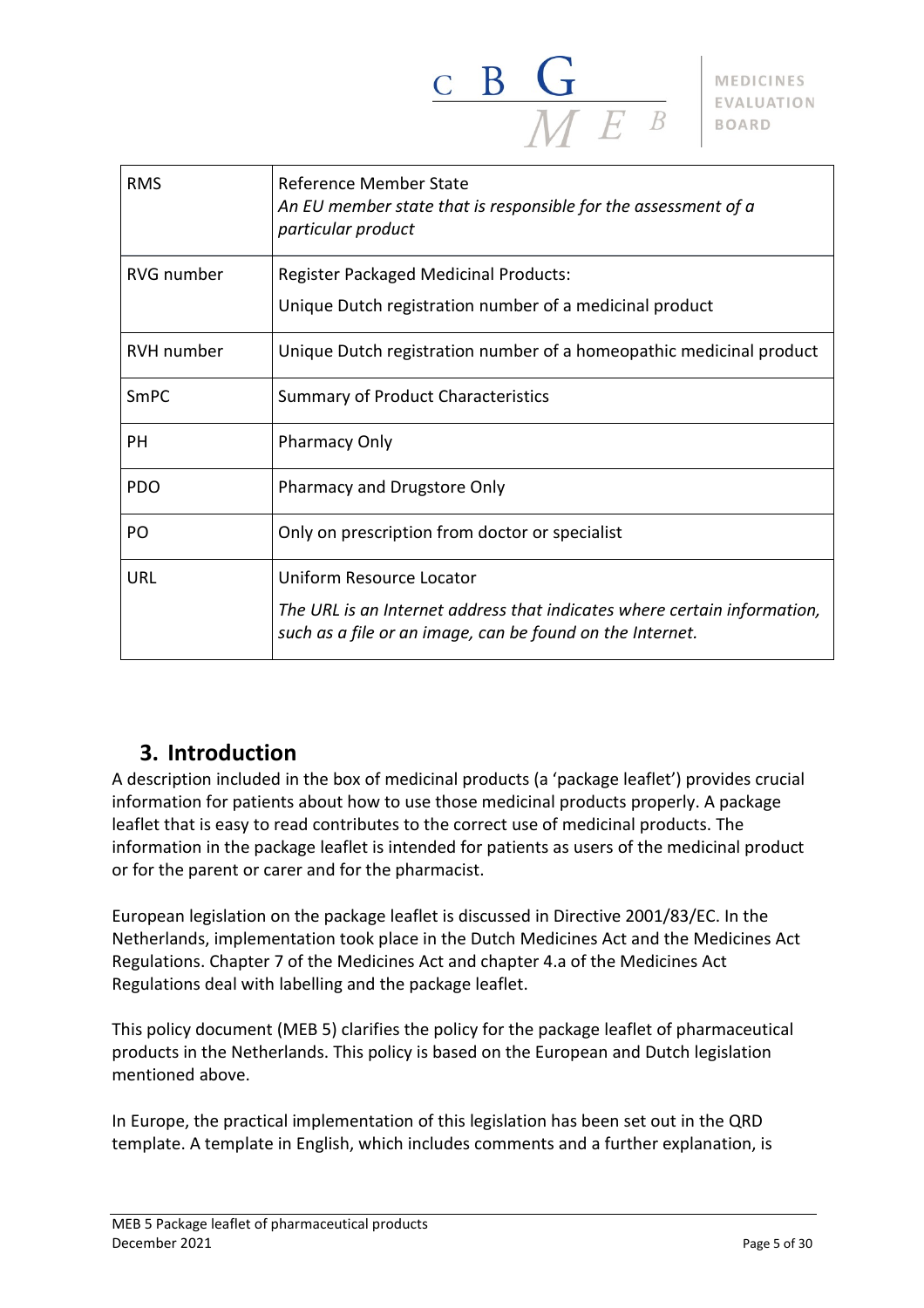

available. Information that can already be found in the template will not be reiterated in this policy document. There is also a Dutch translation of the sections and standard sentences. The Medicines Evaluation Board (MEB) tests the compulsory textual information as well as the general readability of the package leaflet. See chapter 5 "Readability".

## <span id="page-5-0"></span>**3.1 Other documents relevant to the package leaflet Via the European [Commission](https://ec.europa.eu/health/documents/eudralex_en) (Eudralex):**

- Directive [2001/83/EC](https://ec.europa.eu/health/sites/health/files/files/eudralex/vol-1/dir_2001_83_consol_2012/dir_2001_83_cons_2012_en.pdf)
- Notice to [Applicants](http://ec.europa.eu/health/documents/eudralex/vol-2_en) volume 2c
- Guideline on the [readability](https://ec.europa.eu/health/sites/health/files/files/eudralex/vol-2/c/2009_01_12_readability_guideline_final_en.pdf) of the label and package leaflet
- Guidance concerning the Braille [requirements](http://academy.gmp-compliance.org/guidemgr/files/BRAILLE_TEXT20050411.PDF) for labelling and the package leaflet Article 56a of Directive [2001/83/EC](http://academy.gmp-compliance.org/guidemgr/files/BRAILLE_TEXT20050411.PDF) as amended
- Guideline on the [excipients](https://www.ema.europa.eu/en/annex-european-commission-guideline-excipients-labelling-package-leaflet-medicinal-products-human#current-effective-version-section) in the label and the package leaflet of medicinal products for [human](https://www.ema.europa.eu/en/annex-european-commission-guideline-excipients-labelling-package-leaflet-medicinal-products-human#current-effective-version-section) use
- Blue Box information for products that are authorised via the Centralised Procedure; see the Annex to the Guideline on the packaging [information](https://ec.europa.eu/health/sites/health/files/files/eudralex/vol-2/2016_12_packaging_guidelines_revision_14_4.pdf) of medicinal products for human use [authorised](https://ec.europa.eu/health/sites/health/files/files/eudralex/vol-2/2016_12_packaging_guidelines_revision_14_4.pdf) by the Union
- List of details of national [competent](http://www.ema.europa.eu/docs/en_GB/document_library/Other/2014/08/WC500170683.pdf) authorities to contact for requests of translation exemptions falling under Art. 63.3 of Directive [2001/83/EC](http://www.ema.europa.eu/docs/en_GB/document_library/Other/2014/08/WC500170683.pdf) and cases of shortages

## **Via [EMA:](https://www.ema.europa.eu/en/annex-european-commission-guideline-excipients-labelling-package-leaflet-medicinal-products-human)**

- Quality review of [documents](http://www.ema.europa.eu/ema/index.jsp?curl=pages/regulation/document_listing/document_listing_000134.jsp&mid=WC0b01ac0580022c59) (QRD templates; both centralised and MRP/DCP [CMDh])
- Guideline on declaration of herbal substances and herbal [preparations](http://www.ema.europa.eu/docs/en_GB/document_library/Scientific_guideline/2009/09/WC500003272.pdf) in herbal medicinal [products/traditional](http://www.ema.europa.eu/docs/en_GB/document_library/Scientific_guideline/2009/09/WC500003272.pdf) herbal medicinal products
- [Compilation](http://www.ema.europa.eu/docs/en_GB/document_library/Scientific_guideline/2009/09/WC500003272.pdf) of QRD decisions on stylistic matters in product information
- [Recommendations](http://www.ema.europa.eu/docs/en_GB/document_library/Regulatory_and_procedural_guideline/2014/08/WC500170684.pdf) for the implementation of the exemptions to the labelling and packaging leaflet obligations in the [centralised](http://www.ema.europa.eu/docs/en_GB/document_library/Regulatory_and_procedural_guideline/2014/08/WC500170684.pdf) procedure
- Quick [Response](http://www.ema.europa.eu/docs/en_GB/document_library/Regulatory_and_procedural_guideline/2015/07/WC500190405.pdf) (QR) codes in the labelling and package leaflet of centrally [authorised](http://www.ema.europa.eu/docs/en_GB/document_library/Regulatory_and_procedural_guideline/2015/07/WC500190405.pdf) medicinal products

## **Via [CMDh:](http://www.hma.eu/cmdh.html)**

- Quality review of documents MRP/DCP (QRD [templates\)](http://www.hma.eu/126.html)
- Q[uestions](http://www.hma.eu/20.html) & Answers *(*for example, 'Product Information/Information on medicinal products')
- QRD guidance and checklist for the review of user testing results *(see the appendix to D70 Overview Template and to MRP Overview Template)*
- [Consultation](file://///CBG.local/Gemeenschappelijk/CBG%20Algemeen/Interne%20Werkgroepen/Productinformatie/04%20Documenten/Beleidsdocumenten/MEB%2005%20-%20Bijsluiter/2.%20Werkversies/Consultation%20with%20target%20patients%20groups) with target patients groups

This includes the following:

- Consultation with target patient groups: meeting the requirements of Article 59(3) without the need for a full test – Recommendation for bridging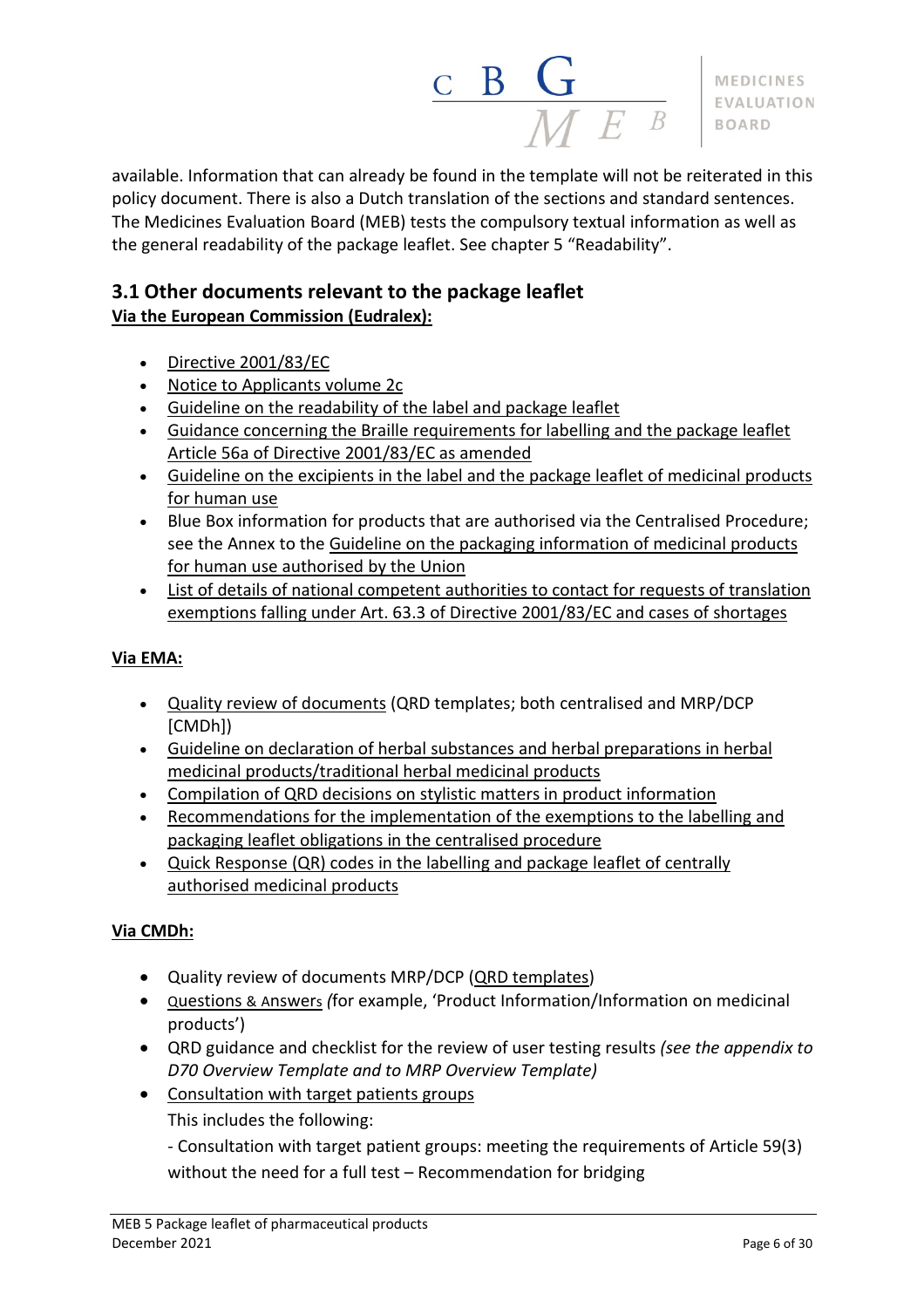

- Position paper on user testing of package leaflets
- Article 61(3) [procedure](http://www.hma.eu/101.html)
- CMDh Best Practice [Guidelines](https://www.hma.eu/90.html)
- CMDh position paper on the use of Mobile scanning and other [technologies](https://www.hma.eu/fileadmin/dateien/Human_Medicines/CMD_h_/procedural_guidance/01_General_Info/CMDh_313_2014_Rev8_12_2018_clean_Mobile_scanning_and_other_technologies.pdf) to be included in labelling and PL in order to provide [information](https://www.hma.eu/fileadmin/dateien/Human_Medicines/CMD_h_/procedural_guidance/01_General_Info/CMDh_313_2014_Rev8_12_2018_clean_Mobile_scanning_and_other_technologies.pdf) about the medicinal [product](https://www.hma.eu/fileadmin/dateien/Human_Medicines/CMD_h_/procedural_guidance/01_General_Info/CMDh_313_2014_Rev8_12_2018_clean_Mobile_scanning_and_other_technologies.pdf)

#### **Via [MEB:](https://www.cbg-meb.nl/)**

- MEB 6 Labelling of pharmaceutical products
- MEB 8 Guideline on the excipients in the label and the package leaflet of medicinal products for human use (Dutch translation)
- MEB 13 Nomenclature of pharmaceutical products
- MEB 14 Parallel import: marketing authorisation and maintenance
- MEB 16 Duplex marketing authorisation
- MEB 21 Listing of 'abbreviated indications' on the packaging of OTC products
- Advice on [readability](https://www.hma.eu/218.html) tests for package leaflets for medicinal products
- [Declaration](https://www.cbg-meb.nl/documenten/formulieren/2020/01/01/verklaring-technische-aspecten-leesbaarheid-bijsluiter) regarding the technical aspects of the readability of the package leaflet for [pharmaceutical](https://www.cbg-meb.nl/documenten/formulieren/2020/01/01/verklaring-technische-aspecten-leesbaarheid-bijsluiter) products for human use
- MEB 41 'MEB policy concerning marketing authorisations without Dutch translations of the product information and/or mock-ups'
- MEB policy for patented [indications](https://www.cbg-meb.nl/onderwerpen/hv-geoctrooieerde-indicatie)
- QRD [templates](https://www.cbg-meb.nl/onderwerpen/hv-qrd-templates) with reference to the website for Centralised Procedures and MRP/DCP procedures
- Toolkit for a simple [package](https://www.cbg-meb.nl/onderwerpen/hv-patientenbijsluiter/toolkit-voor-een-begrijpelijke-bijsluiter) leaflet This includes the following:
	- List of patient-friendly terms
	- Sample phrases regarding ability to drive, forgetting to take medication, pregnancy and breast feeding
	- General drafting recommendations

#### **Via [Wetten.Overheid.nl:](https://wetten.overheid.nl/zoeken)**

- Dutch Medicines Act (Gmw)
- Medicines Act Regulations (RGmw)

## <span id="page-6-0"></span>**4. Legal Framework**

A package leaflet is inserted in a medicinal product's packaging (Section 69, subsection 2 of the Medicines Act).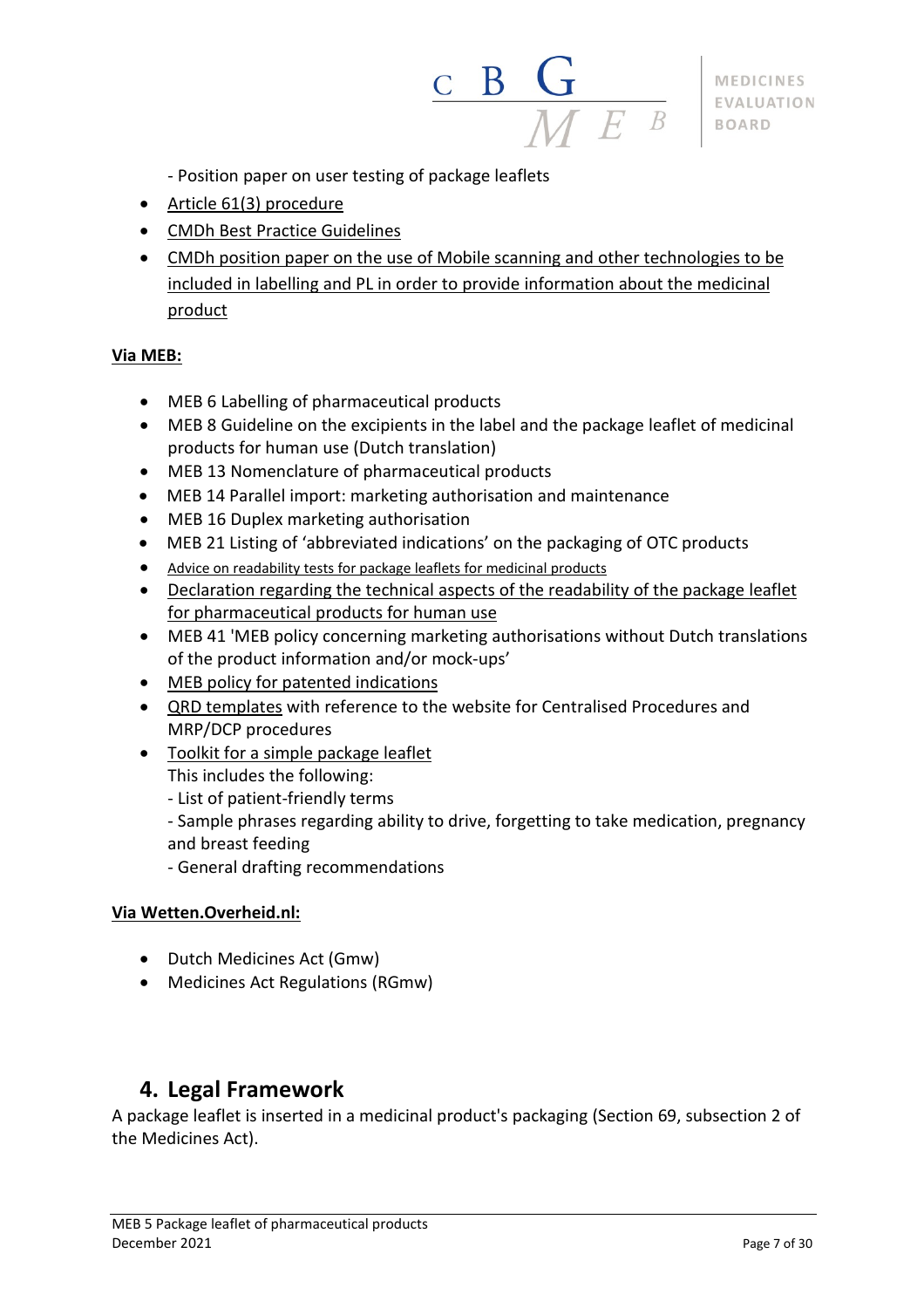

When applying for a marketing authorisation, a package leaflet must be submitted (Section 3.7 of the Medicines Act Regulations and Article 8(3)(j) of Directive 2001/83/EC).

Changes to be made in the package leaflet by the marketing authorisation holder must be submitted to the MEB (Section 50, subsection 2 of the Medicines Act).

If it becomes apparent after granting a marketing authorisation that the package leaflet does not meet the requirements that are set out in, by virtue of or pursuant to chapter 7 of the Medicines Act, the marketing authorisation may be withdrawn, suspended or amended (Section 51, subsection 1, preamble and letter f, of the Medicines Act).

The package leaflet must be set out in accordance with the summary of product characteristics (SmPC) (Section 4a.2, subsection 1, of the Medicines Act Regulations and Article 59(1) of Directive 2001/83/EC). This means that, with a substantive change of the SmPC, a new modified package leaflet must be submitted at the same time, if applicable.

The text of the package leaflet must be written in Dutch (Section 4a.3, subsection 1, of the Medicines Act Regulations). Package leaflets in several languages are permitted, provided that a declaration is made that the information provided in all languages is the same (Article 63, paragraph 2 of Directive 2001/83/EC), with the exception of the Blue Box requirements. However, the package leaflet must first and foremost comply with the minimum legal requirements for the information in the information leaflet (including readability) and conform to national policy as laid down for the Netherlands. Please see chapter 7 for more information.

Products accepted via MRP/DCP that will not be marketed in the Netherlands may be authorised without the Dutch product information. For more information, please refer to points 6.3 and 6.4 and to the Policy Document 'Medicines Evaluation Board policy concerning marketing authorisations without Dutch translations of the product information and/or mock-ups'.

In exceptional cases, it is possible that the Dutch package leaflet is not delivered **IN** the package but **WITH** the package. Further information about this can be found in section 6.4 of this document. Reference is also made to the EMA website for further information and the procedure that must be followed for products that are accepted through the Centralised procedure.

The 'Guideline on readability' dictates that a package leaflet aimed specifically at that product must be drafted for every product. If the package leaflet is submitted to the MEB for approval, package leaflets for different strengths may combined into a single document, where the information that is specific to certain strengths may be specified in words, such as: 'The following information applies exclusively to <product name> x mg'. The SmPC and the package leaflet must be combined or split in the same manner. The general rule is: The package leaflet follows the SmPC.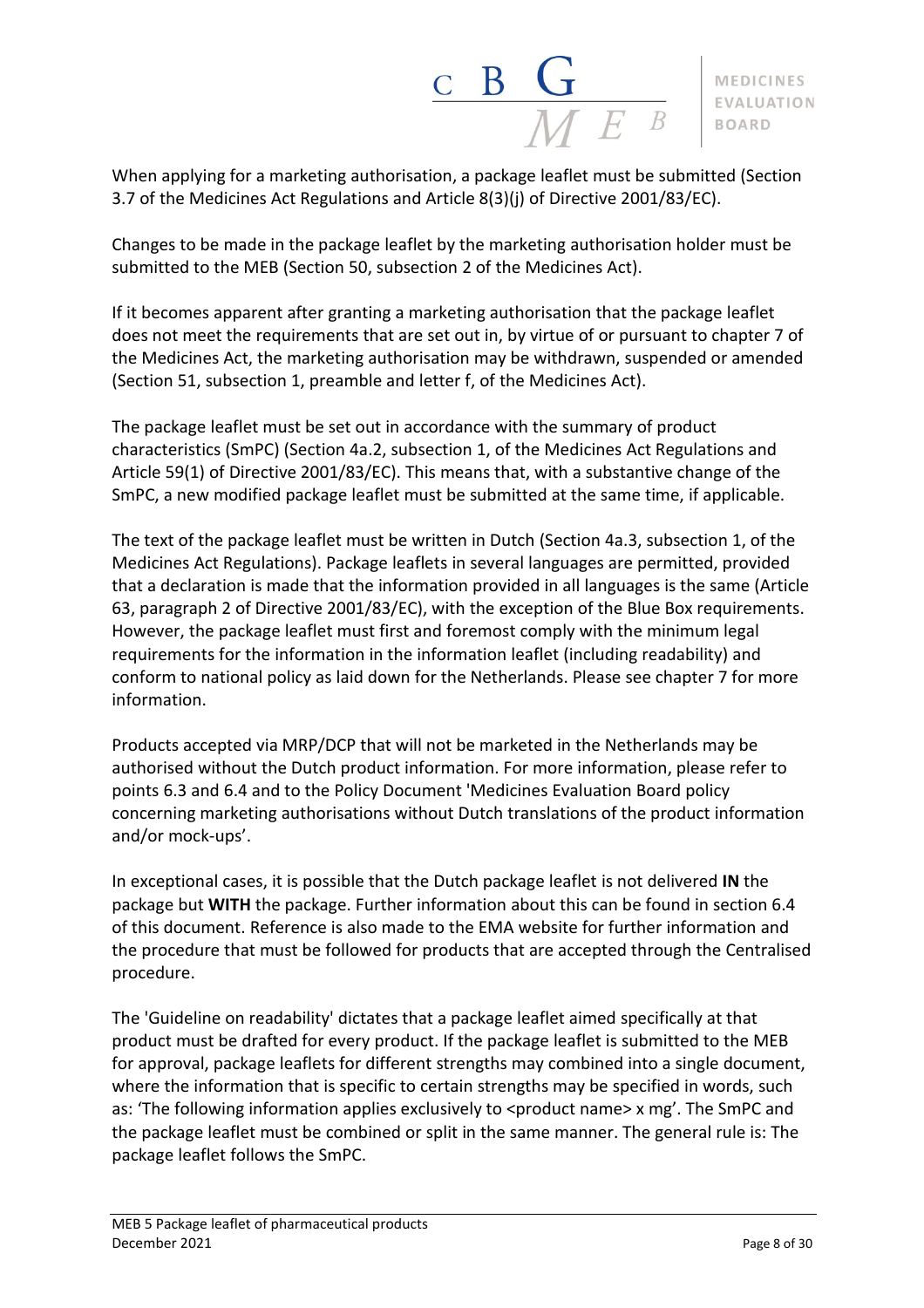

In general, all strengths/pharmaceutical forms listed in the SmPC must also be listed in the package leaflet. Even if a product has been authorised in the Netherlands, but not yet marketed. In this latter case, the following standard sentence is used in section 6: "Not all strengths/pharmaceutical forms will be marketed". If a strength or pharmaceutical form is marketed at a later stage, this sentence in the package leaflet can be amended or deleted.

## <span id="page-8-0"></span>**5. Readability**

## **5.1 General**

<span id="page-8-1"></span>Section 4a.3, subsection 1, of the Medicines Act Regulation specifically stipulates that the package leaflet must be easy to read for the user and must be worded in simple language. This is explained in greater detail in the 'Guideline on readability'. This means that literal translations from English will not always be approved and adjustments can be made to improve readability, provided that the content remains the same.

The package leaflet must be easy for users both to read and understand. The Toolkit for a simple package leaflet on the MEB website contains tips and tools to a create a package leaflet in Dutch that is easy to understand. The Toolkit also includes a List of patient-friendly terms.

## **5.2 Readability test**

<span id="page-8-2"></span>The MEB evaluates the readability of the package leaflet to ensure that the information from the SmPC that is relevant to the user is included in the package leaflet in a patientfriendly manner. The readability test (user test) is an aid for testing readability. Methods for setting up a readability test have been described in the 'Position paper on user testing of package leaflets' on the CMDh website.

The readability of the package leaflet must be tested for new applications, renewals and in case of important changes for which the text has not been defined. It is possible to refer to another tested package leaflet with a bridging report (see 'Guidance concerning consultation with target patient groups for the package leaflet' on the CMDh website).

If texts have been defined for an innovator product (for example, with an Article 30 procedure), generic companies must harmonise their package leaflets accordingly. A user test is not deemed necessary in these cases. However, the generic company must demonstrate that the package leaflet meets the requirements for technical readability (see point 5.3).

## **5.3 Technical readability**

<span id="page-8-3"></span>Technical readability includes characteristics of the mock-up, which can influence the readability. These include, for example, font type, font size, use of colour, paper format and paper quality. The 'Guideline on Readability' has set out requirements and gives advice on technical readability to improve readability.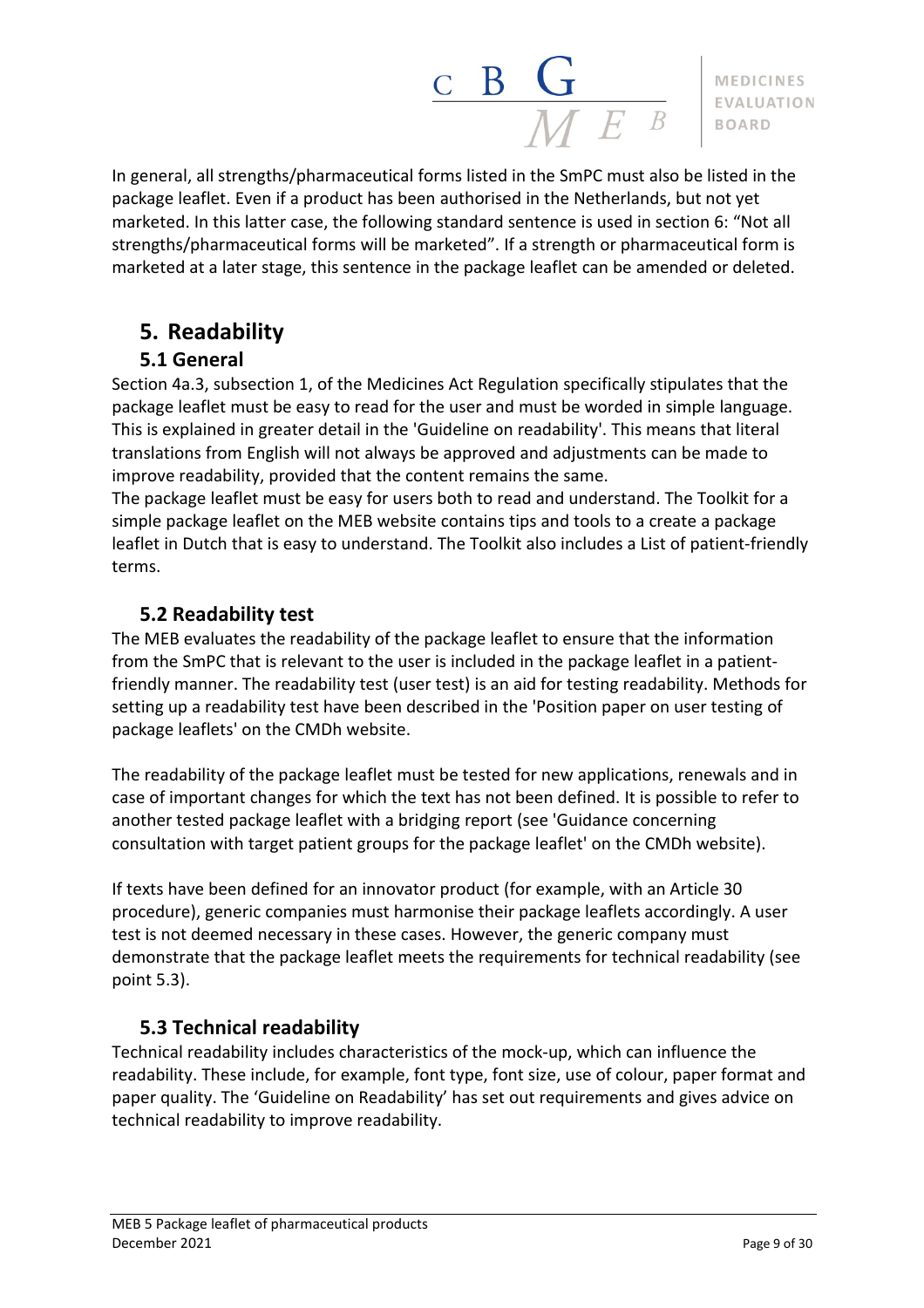

The 'Technical declaration of readability form' must be submitted for registration in the Netherlands. This form is provided on the MEB website. For a national application, this form can be submitted together with the readability test (for the initial submission or when answering the questions from the  $1^\text{st}$  assessment round). For a MRP/DCP, this can be submitted during the national implementation. It is not necessary to include a mock-up of the package leaflet.

## <span id="page-9-0"></span>**6. Specific content-based criteria**

The package leaflet must be drafted according to the QRD template. This chapter will outline additional criteria and circumstances that may affect the content and layout of the package leaflet. For detailed information on the QRD template, please see Annex 1.

## **6.1 Information for healthcare professionals**

<span id="page-9-1"></span>For parenteral medicinal products and other pharmaceutical products that are usually used in hospitals, the package leaflet may contain information for the patient and information for healthcare professionals. The details that are intended for the patient and for the healthcare professionals must be clearly separated from each other. This can be achieved in the form of two separate package leaflets (patient information leaflet and information for professional medical users) but also by including the information for healthcare professionals at the bottom of the package leaflet.

The MEB adopts this approach in the QRD template. If information is provided for healthcare professionals, a note to that effect must be placed at the bottom of the package leaflet by including the following sentence:

<De volgende informatie is alleen bestemd voor artsen of andere beroepsbeoefenaren in de gezondheidszorg.> (The following information is only for doctors or other healthcare professionals.)

If the entire SmPC is supplied, it is sufficient to include the aforementioned sentence and the SmPC itself need not be repeated when submitting the package leaflet to the MEB. However, if only parts of the SmPC are added (as mentioned in the QRD template), they must be included at the bottom of the package leaflet for the patient, with a cross-reference to section 3 of the package leaflet for the patient.

The package leaflet and information for the professional medical users must be included in the secondary packaging. Extra copies (for example, in the form of a tear-off block) may be provided.

## <span id="page-9-2"></span>**6.2 Patented indications**

Due to patent rights, the marketing authorisation holder of the generic product may request that the patented indication are not be included in the marketing authorisation and not to be stated in the SmPC and patient information leaflet in the package of a medicinal product.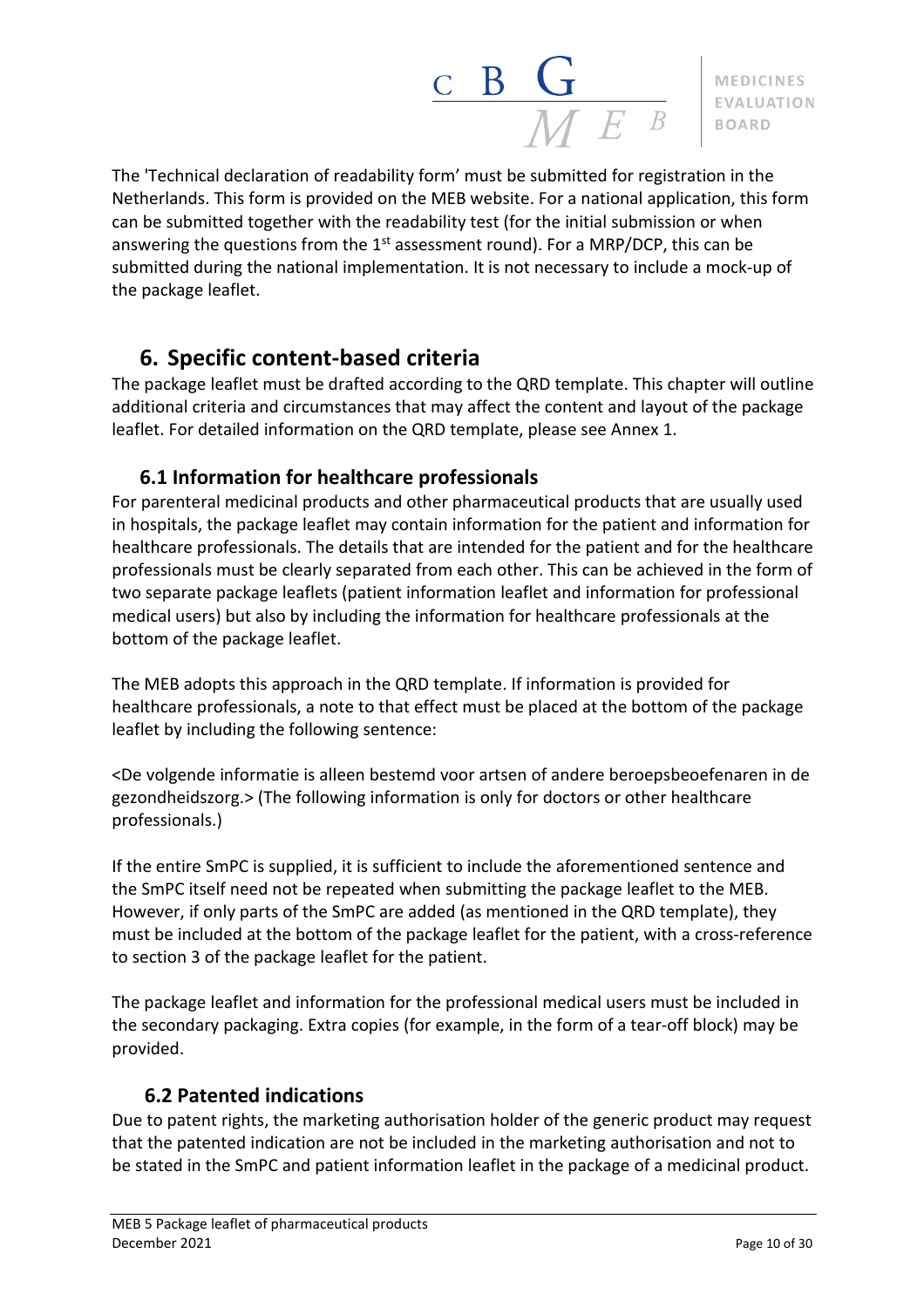

The removal of information in relation to a patented indication and the inclusion of the standard phrase in the package leaflet falls under the responsibility of the marketing authorisation holder. If the applicant or marketing authorisation holder wishes to remove an indication from the product information due to a patenting issue, the submission of a variation will always be required prior to the removal of this indication.

For further information please refer to the MEB website: 'Patented indication'.

In the case of a conditional marketing authorisation (*handelsvergunning onder nadere voorwaarden*) (with only an English-language SmPC and package leaflet), the foregoing policy does not apply. This is due to the fact that products with a conditional marketing authorisation are not put on the market.

The foregoing policy will apply as soon as a conditional marketing authorisation has been converted to a regular marketing authorisation.

## <span id="page-10-0"></span>**6.3 Preparation for Administration (Voor Toediening Gereed Maken, VTGM) of medicinal products for intravenous (IV) and subcutaneous (SC) administration in the home situation**

Instructions must be included in section 3 of the package leaflet for medicinal products that are prepared for administration and administered in the home situation. The inclusion of information on self-administration in the home situation in the approved product information indicates that the MEB has determined a positive benefit/risk balance. Only this way it is part of the approved medicinal product after being approved by the MEB.

The patient 'injects himself/herself' or the patient prepares the medicinal product for administration and administers it via a permanent venous catheter.

The ease of use or feasibility of administration is important in this regard and will be assessed by the MEB. Samples may be requested in order to gain a good impression of the actions that the patient needs to perform. The company can use a test to demonstrate that the preparation for administration can be performed effectively using these instructions. The instructions are included in the package leaflet (and not in the SmPC); after all, patients only see the package leaflet. The instructions for Preparation for Administration (VTGM) and for administration must be clear and complete. Many people are visually oriented, so supporting pictures in the package leaflet can be useful.

The supplied medicinal product should preferably contain all the required materials to prepare the medicinal product. If the package does not contain all the required materials, this should be stated clearly in the product information, including a list of additional materials that are required (because they are not included in the packaging).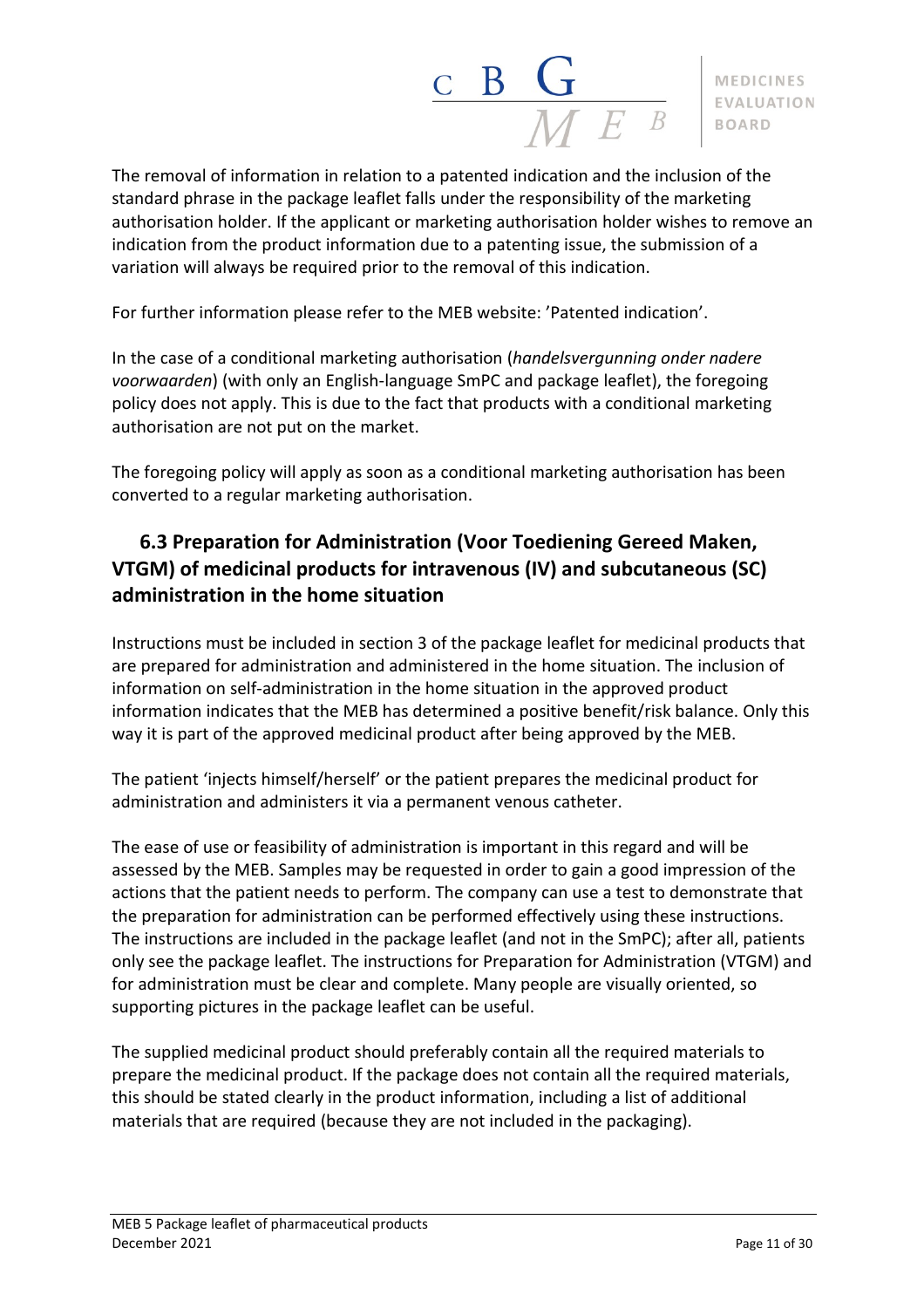## <span id="page-11-0"></span>**6.4 QR code**

It is permitted to include a QR code on the packaging and/or in the package leaflet. Annex 2 at the end of this document describes the conditions that must be met for the use of the QR code on the packaging and/or in the package leaflet for products that have been granted a national marketing authorisation. This policy also applies to parallel-imported medicinal products and for marketing authorisations authorised via replica marketing authorisation procedures.

The same approach applies for techniques that have the same function as the QR code.

## **6.5 Blue box information for the package leaflet**

<span id="page-11-1"></span>For products that are authorised via MRP/DCP or via the Centralised procedure, additional information may be required nationally in the package leaflet or on the packaging. In the Netherlands, for example, the RVG number falls under Blue Box information for the package leaflet.

For more information, see the website of the CMDh Blue Box requirements.

## <span id="page-11-2"></span>**6.6 Childproof/senior-citizen-friendly packaging**

The MEB is of the opinion that no packaging is fully childproof. Therefore, the MEB considers claims of childproof packaging to be misleading.

Still, the packaging can ensure that it takes longer for a child to open the package. Therefore, the MEB accepts the following claim on childproof packaging. '*Moeilijk te openen voor kinderen*' (i.e. *'Difficult for children to open'*).

If, during an MRP/DCP procedure, a childproof claim has been approved to be mentioned on the package, the claim '*Moeilijk te openen voor kinderen*' will be accepted as a translation of '*child resistant'* on the Dutch package:

Regardless of the term in the European established text (child resistant, childproof, etc.), the MEB only accepts the claim '*Moeilijk te openen door kinderen*'. Claims on '*seniorvriendelijke verpakking*' (senior-citizen-friendly packaging) are not permitted. The term '*senior'* is subjective and does not provide a proper description of the target group.

## **6.7 Doping warning**

<span id="page-11-3"></span>The MEB does not agree with the inclusion of a 'doping warning' in the national version of the SmPC and package leaflet, as the doping list is not static, and the warnings on doping could result in a false sense of security. Therefore, the following statements or variations thereof will not be approved in the Dutch SmPC or package leaflet:

• *<X> staat op dopinglijst* (<X> is on the doping list)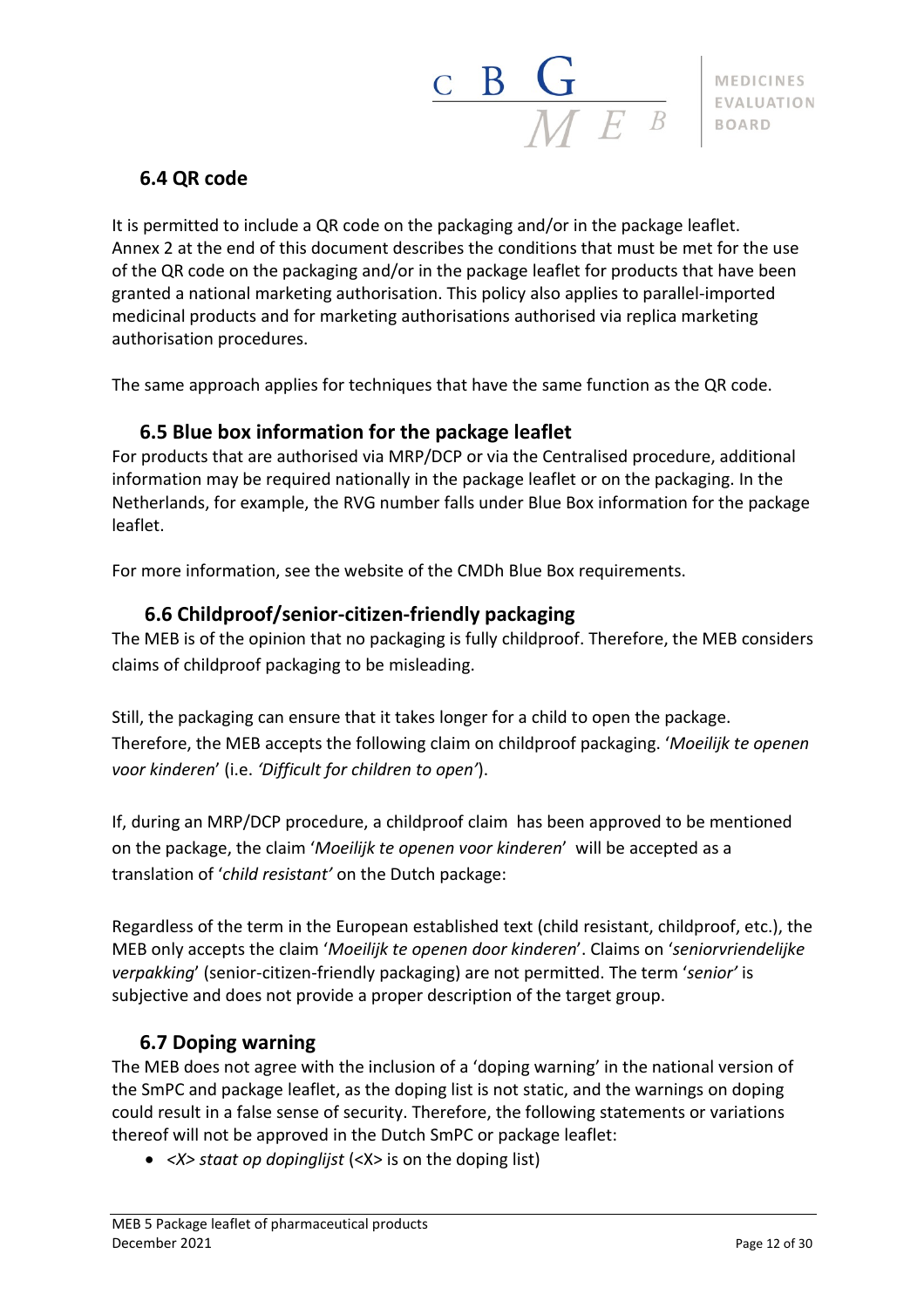

- *Het gebruik van <X> kan een positieve uitslag bij een dopingcontrole tot gevolg hebben* (The use of <X> can result in a positive result in a doping test)
- *Het gebruik van <X> als dopingmiddel kan een gevaar vormen voor de gezondheid* (The use of <X> as a doping agent can pose a health risk.)

## **6.8 Impossible or difficult dosages**

<span id="page-12-0"></span>If the product information lists a dosage that cannot be achieved with the product concerned, this must be stated in the SmPC and in the package leaflet.

For example, for simvastatin, the dosage varies from 5 to 80 mg per day. The following sentence can then be included in the package leaflet of the Simvastatin 80 mg: *'De aanbevolen doseringen zijn niet allemaal mogelijk met dit product, er zijn echter ook producten met een lagere sterkte dan 80 mg beschikbaar' (The recommended doses are not all possible with this product, but products with a lower strength than 80 mg are also available).*

If a patient has to use large numbers of tablets, capsules, etc. of a product in order to achieve the recommended dose, whilst a similar product with a higher strength is available, this can also be stated in the SmPC and the package leaflet.

For example, the dosage for enalapril maleate varies from 2.5 to 40 mg per day. The following sentence can then be included in the package leaflet of enalapril maleate 2.5 mg: *'De aanbevolen doseringen zijn mogelijk met dit product. Er zijn echter ook producten met een hogere sterkte dan 2,5 mg beschikbaar, waardoor minder tabletten per keer nodig zijn' (The recommended dosages are possible for this product. However, products with a higher strength than 2.5 mg are also available, which means that fewer tablets are needed at a time).*

If a formulation is not suitable for application and/or use for children, this must be stated in the SmPC and in the package leaflet. The following standard phrase can then be used: *'Deze [(vul farmaceutische vorm in, bijv. tabletten)…] [is; zijn] niet geschikt voor kinderen [en jongeren] [tot xx jaar], [omdat ………… (vul reden in voor ongeschiktheid, bijv.: deze te groot zijn voor kinderen om door te slikken)].*

*Overleg met uw arts of apotheker of er [een (vul andere farmaceutische vorm in, bijv. drank; smelttabletten geschikt voor kinderen) …] beschikbaar is van dit medicijn die wel geschikt [is; zijn] voor kinderen.'*

*([This; these] [(list pharmaceutical form of product, e.g. tablets)…] [is; are] not suitable for children [and young people] [up to the age of xx], [because ………(state reason for unsuitability, e.g. they are too big for children to swallow)]. Please consult with your GP or pharmacist to see whether [a (list another pharmaceutical form, e.g. liquid; orodispersible tablets suitable for children) …] of this medical product [is; are] available that [is; are] suitable for children.'*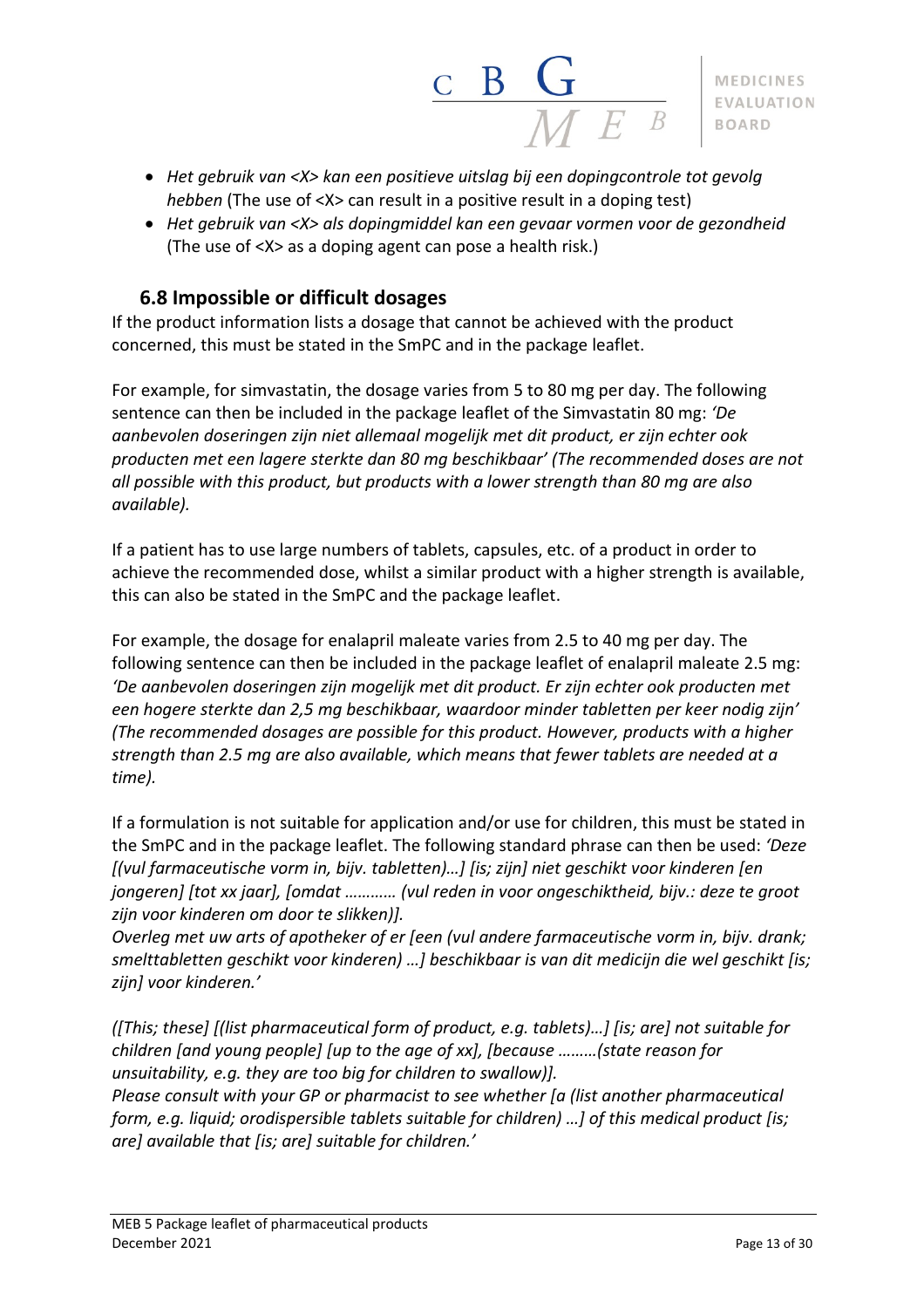

## <span id="page-13-1"></span><span id="page-13-0"></span>**7. Special package leaflets 7.1 Package leaflets for more than one country**

It is permitted to add package leaflets for more than one country to multi-lingual packaging. The information for one individual language must be provided in the package leaflet as a unified section. Alongside each individual language, reference must be made to which country the information in that particular language is intended for, for example, by the addition of country codes. In multi-lingual package leaflets, the Blue box requirements that only apply to other countries need not be translated into Dutch. For package leaflets combined with Belgium, the Blue box requirements for both countries should be stated in the Dutch-language version.

Multi-lingual package leaflets including countries outside the EEA are only acceptable if the SmPC is identical in all countries involved and complies with the requirements of Chapter V of Directive 2001/83/EC. The labelling and package leaflet must comply fully with the SmPC as it was adopted in the EEA. Member States may require specific additional information to be included in the package leaflet (the so-called Blue box information). This information must be limited to administrative information.

## <span id="page-13-2"></span>**7.2 Marketing authorisations without Dutch translations of the product information or mock-ups**

Since medicinal products are not always marketed immediately after authorisation, the MEB has decided to allow exceptions for the submission of the Dutch translations of the product information.

- There is the option of granting a marketing authorisation in the Netherlands for a product that is accepted via an MRP or DCP without having to submit Dutch translations of the product information and mock-ups. In this case the MEB grants a commercial licence under further conditions. During the authorisation procedure, the English (common) SmPC and package leaflet are approved; subsequently, only sections 1 and 7-10 of the common SmPC and sections 1 and 6 of the common package leaflet are adjusted during National implementation in the Netherlands. This contains specific national information. The labelling does not have to be adjusted. The option of not submitting Dutch translations of the product information and mock-ups also exists for products that are already authorised but have not or not previously been marketed in the Netherlands.
- For a product that is accepted via an MRP or DCP without a Dutch translation of the product information or that is accepted via a national recognition procedure, there is the option of granting a marketing authorisation in the Netherlands without submitting mock-ups.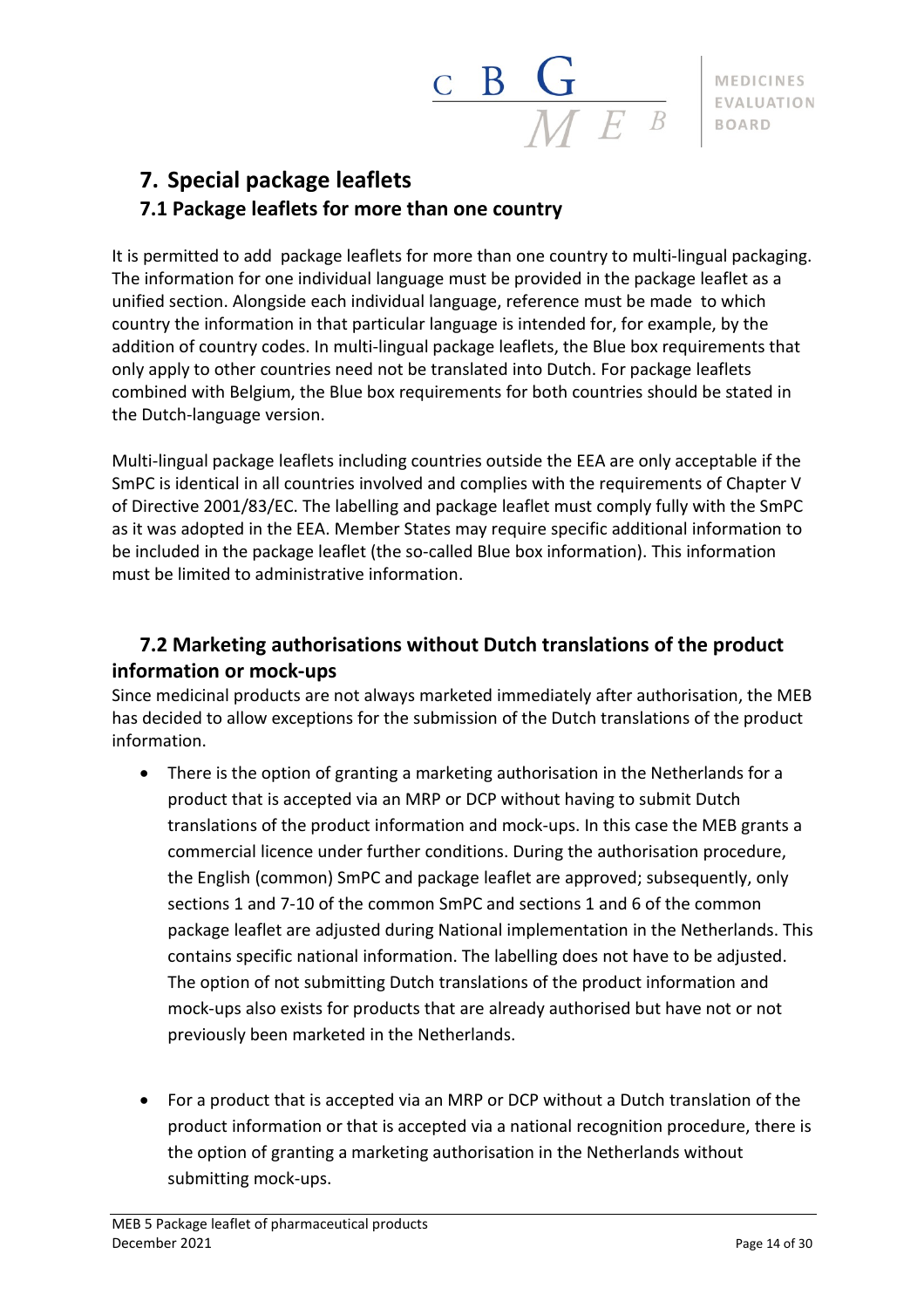## $\frac{\mathbf{C}}{\mathbf{B}} \frac{\mathbf{G}}{\mathbf{M} E}$

## **7.3 Dutch package leaflet not IN but WITH the packaging**

<span id="page-14-0"></span>For products to be administered by professional groups, in exceptional cases, the English language package leaflet may be delivered not IN but WITH the packaging in the case of:

- a critical product that, due to a small number of users, would not become available on the Dutch market if a Dutch package leaflet must be included IN the packaging or
- a manufacturing process in which it is not possible to add a Dutch package leaflet IN the packaging.

If the patient is to administer the product, the Dutch package leaflet must always be included in the package.

The marketing authorisation holder sends the request with argumentation and documentation to [NLtranslationexemptionCP@cbg-meb.nl.](mailto:NLtranslationexemptionCP@cbg-meb.nl) For the criteria of a critical product, please refer to the EMA document '*Criteria for [classification](http://www.ema.europa.eu/docs/en_GB/document_library/Other/2014/01/WC500159381.pdf) of critical medicinal [products'](http://www.ema.europa.eu/docs/en_GB/document_library/Other/2014/01/WC500159381.pdf)*. The marketing authorisation holder must also explain why a multilingual package leaflet is not possible for multiple countries, for example together with Belgium.

Only after approval by the MEB it is possible for the Dutch package leaflet to be provided WITH the package rather than IN the package.

A request for a temporary waiver of the Dutch package leaflet in the packages, as in the case of shortages, runs via the Medicine shortages and defects notification centre [\(www.meldpuntgeneesmiddelentekortendefecten.nl\)](https://www.meldpuntgeneesmiddelentekortendefecten.nl/).

## **7.4 Logos and pictograms**

<span id="page-14-1"></span>The MEB is generally reticent about allowing the use of logos, images, signs and pictograms in the package leaflet. Signs, images or pictograms may only be used for clarification purposes and may not be used instead of the compulsory text. The package leaflet must comply with the Medicines Act. If the addition of logos, images, signs and pictograms is merely a repetition of the information, this does not contribute to the clarity.

In a package leaflet of an MRP/DCP, the pictograms do not form part of the MRP/DCP package leaflet (i.e. the content part of the package leaflet). Pictograms form part of the layout of the package leaflet and therefore fall under the Blue Box concept (this means that it is decided per country whether the pictograms will be accepted).

Pictograms and images must be evaluated by the MEB. Marketing authorisation holders may not add pictograms retrospectively without approval by the MEB. For further information, please also refer to the policy document 'Labelling of pharmaceutical products' (MEB-6).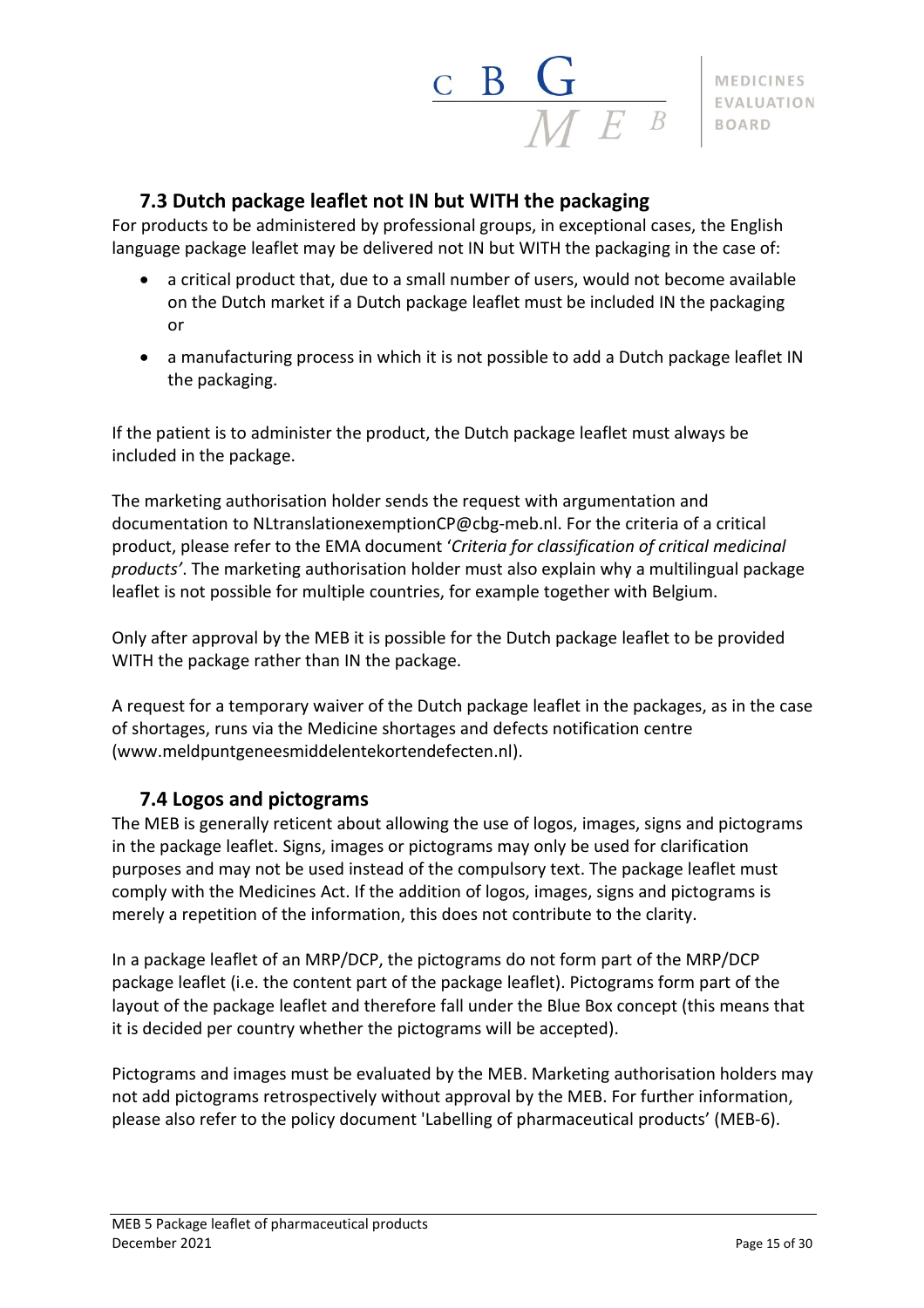

#### **7.4.1 CE marking**

<span id="page-15-0"></span>It is permitted that the CE marking for the medical device supplied is included in the package leaflet. As set out in the MDR, the name and address of the manufacturer of the medical device must be included in the instructions for use (IFU) of the medical device. If these instructions for use form part of the package leaflet, this information may be included in the package leaflet. It must be clearly stated that the relevant information applies to the medical device. The MDR stipulates that the name and address of the EC representative must be stated on the label of the medical device. The MEB prefers that this information is listed on the packaging. This information need not be included in the package leaflet. The pictograms of the EC representative and of the manufacturers may not be included in the package leaflet.

## <span id="page-15-1"></span>**7.5 Parallel import and duplex registrations**

## <span id="page-15-2"></span>**7.5.1 Parallel import**

Parallel import is the importation and subsequent marketing in the Netherlands of a medicinal product authorised elsewhere in the EU or EEA, whilst this medicinal product has also been authorised in the Netherlands.

In package leaflets of products marketed via parallel import, the composition of the section must be in agreement with the information on the label and/or in the package leaflet from the country of origin.

In accordance with Section 48, subsection 2 of the Medicines Act, the parallel marketing authorisation applies for the same indications, contraindications, adverse reactions, dosages, method of use and method of administration as the product that has already been authorised. Therefore, the sections in the package leaflet on indications, contraindications, adverse reactions, dosage, method of use and method of administration must be worded in the same manner.

The other sections of the package leaflet must be similar, preferably identical in words, to the reference product.

NB: Package leaflet texts (as well as the SmPC) form part of an administrative decision by the MEB. Section 11, conclusion of Copyright Law stipulates that there is no copyright on administrative decisions.

If the Dutch reference product also includes information for the professional medical users on the package leaflet, it must be submitted with the parallel application. This must also include a statement that it is based on the latest approved SmPC of the Dutch reference product.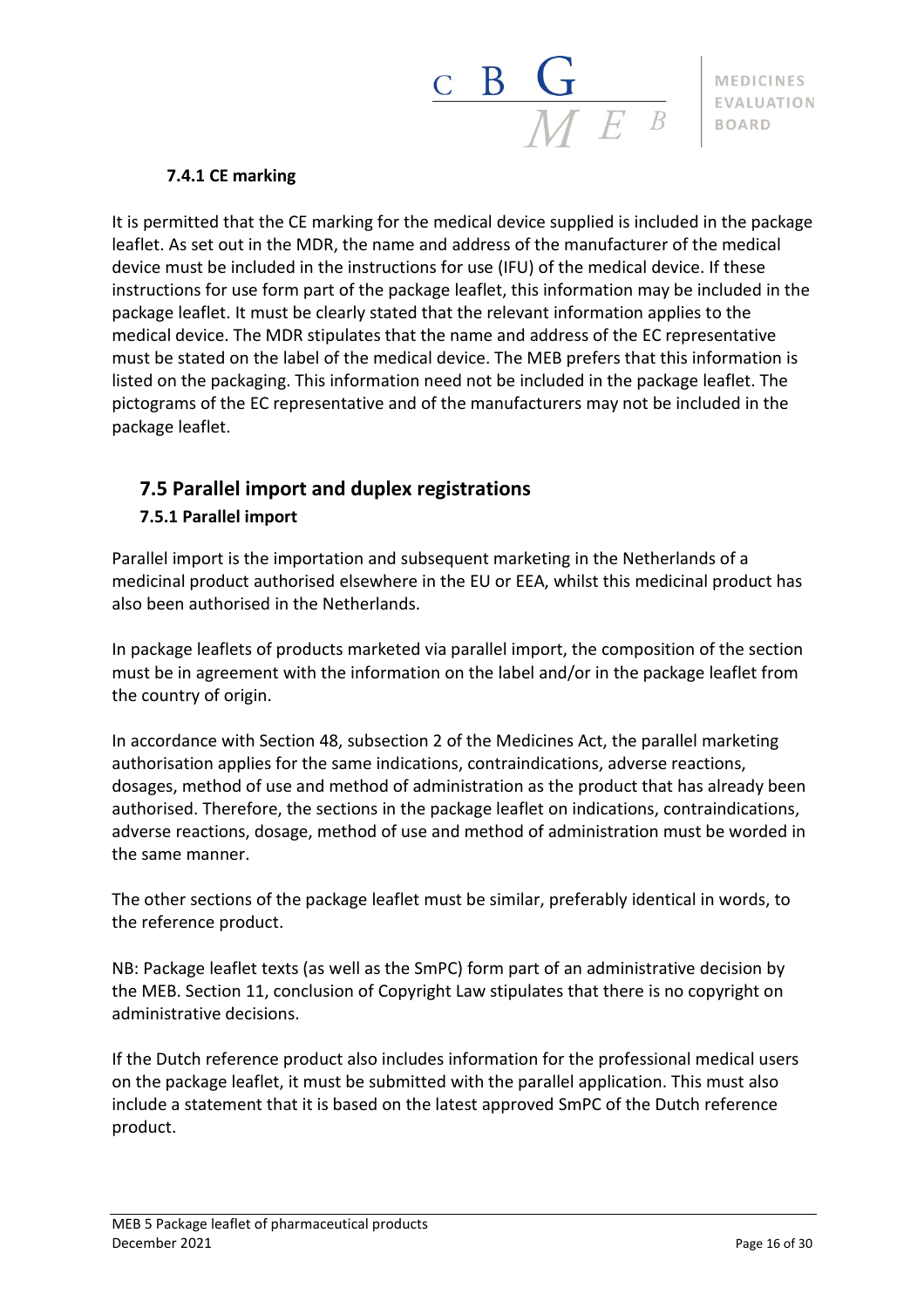

#### <span id="page-16-0"></span>**7.5.2 Duplex registrations**

A duplex registration is a registration of a product for which the dossier is identical to that of a product that has already been authorised. The wording of the package leaflet must be identical to the package leaflet of the product that has already been authorised (with the exception of the product-specific information such as the RVG number and the marketing authorisation holder). For more information, please refer to the policy document "Duplex Registration" (MEB-16).

## **7.6 EAV/EAG packaging**

<span id="page-16-1"></span>EAV/EAG packages (Unit Dispensing Packages / Unit Dispensing Suitable Packages) are intended for hospitals and nursing homes.

If the EAV packaging contains the same packaging materials/size as the already approved packages that are mentioned in the EU SmPC and package leaflet, these can be mentioned in the national package leaflet. An EAV package can be included in the SmPC during the national implementation of an application procedure for marketing authorisation or during a variation in which the SmPC, subject to the condition that the materials/size are in accordance with the packaging mentioned in the SmPC. An MRP variation is not necessary for addition of this information to the package leaflet/packaging text. A national Article 61(3) procedure can be used.

## **7.7 Package leaflet for the blind and visually impaired**

<span id="page-16-2"></span>The marketing authorisation holder must ensure that the package leaflet can also be made available on request by patients in formats suitable for the blind and visually impaired.

In the Netherlands, the blind and visually impaired can call the National Package Leaflet Telephone. The patient can then listen to an audio version of the package leaflet and also request the text in another format, such as Braille or large font.

Please also refer to the 'Guideline on the readability of the labelling and package leaflet of medicinal products for human use' by the European Commission for further information about Braille on the packaging and the package leaflet in a format suitable for the blind and visually impaired.

## **7.8 Package leaflet for children**

<span id="page-16-3"></span>A paediatric package leaflet is a package leaflet for children in addition to the mandatory package leaflet. This package leaflet is part of the mandatory package leaflet. The aim of the package leaflet for children is to explain the use of a medicinal product in a way that children can understand. The presentation of the package leaflet for children can consist of text that is easy to understand by the target group, or – for example – a cartoon story.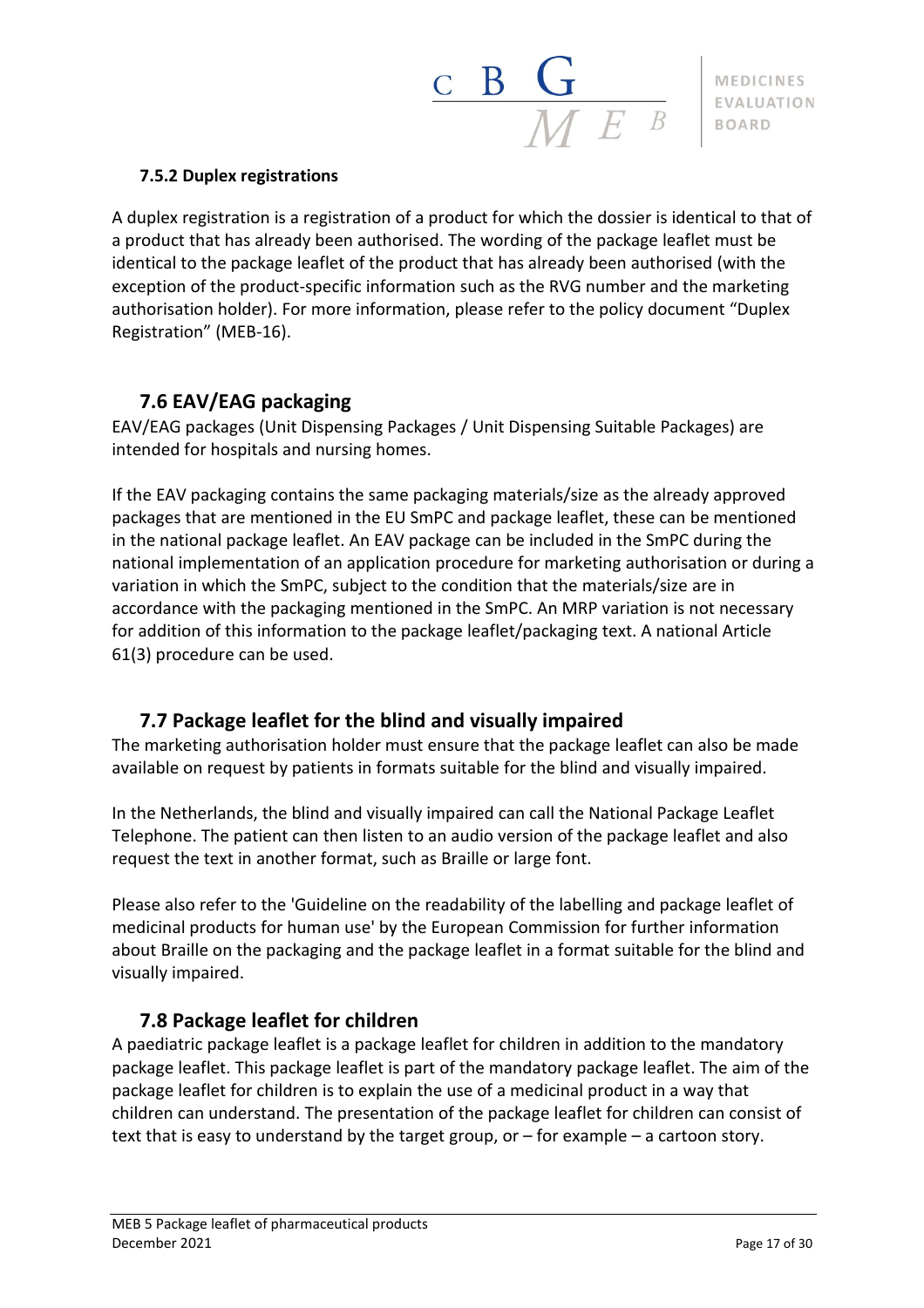

The MEB is hesitant about approving package leaflets for children. For the time being, package leaflets for children are assessed on a case-by-case basis. The following aspects are important in this regard:

- 1. Safety information must not be omitted from the package leaflet for children;
- 2. The package leaflet for children must comply with all requirements for a package leaflet, may not conflict with the package leaflet for doctor and pharmacist (SmPC) and may not contain any promotional elements.
- 3. The package leaflet for children must be tailored to the language and development level of the target group.
- 4. Since the package leaflet for children forms part of the package leaflet, it also forms part of the compulsory readability test for package leaflets.

It should be borne in mind that a package leaflet for children should be viewed as a supplement to the existing product information and not as a free-standing document.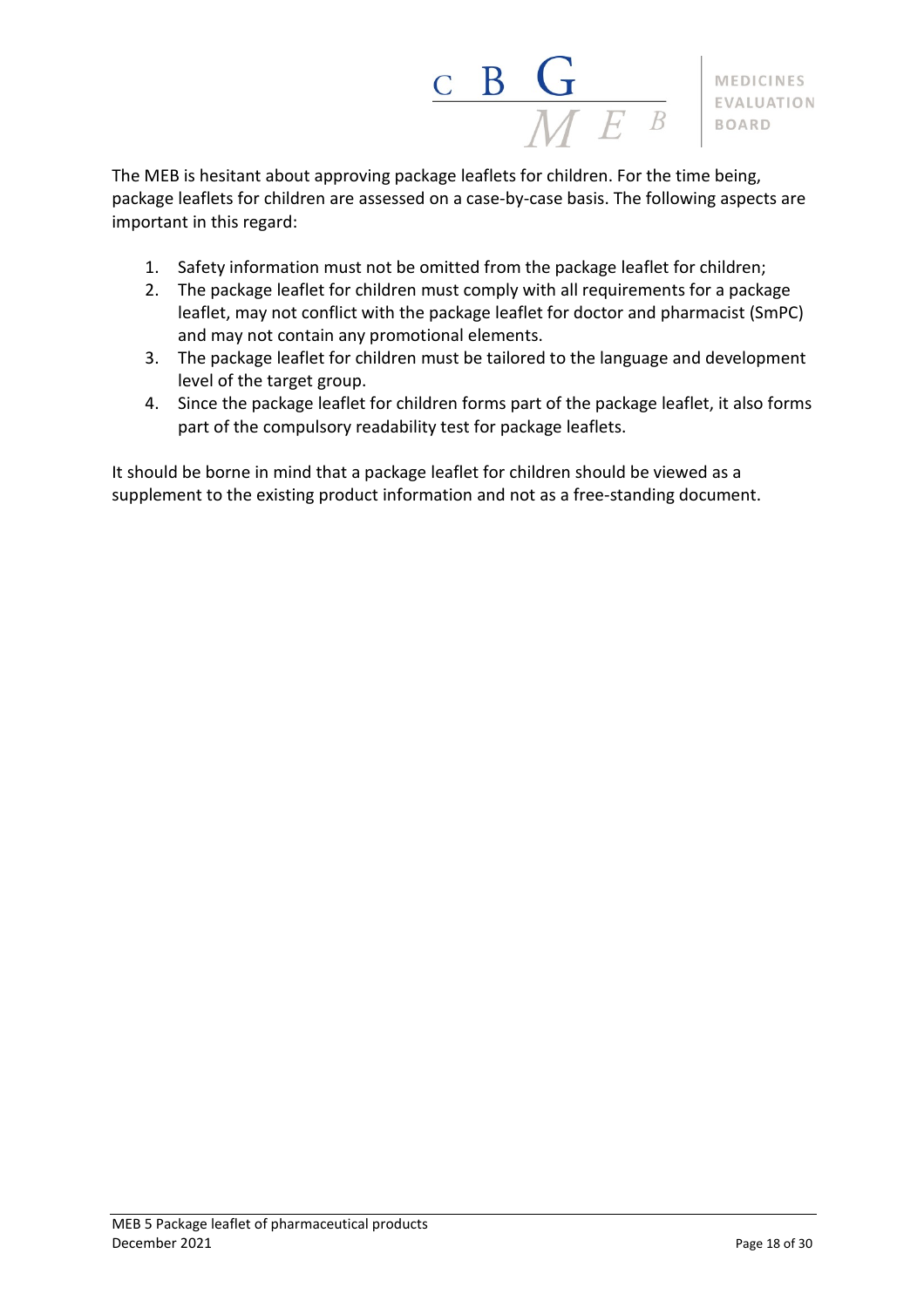

## <span id="page-18-0"></span>**Annex 1: Information on sections of package leaflet in the QRD template**

This annex is included as an addition to the English and Dutch QRD template. The QRD templates can be found on the EMA website.

Clarification is provided per section in the English **annotated** template. The Dutch template only contains translations of section titles, standard sentences and examples (and not the clarification).

The Dutch QRD template follows below, listing remaining points that are not (sufficiently) discussed in the above-mentioned documents. This information is provided in frames.

> **Package leaflet: information for the <patient> <user>** {(Invented) name, strength, pharmaceutical form} {Active substance(s)}

- *Please refer to the relevant MEB policy document (MEB-13) for the directives on the nomenclature of a product.*
- *The complete name must be listed here. In other words, the (invented) name, strength and pharmaceutical form. In addition, the active substances must be listed on the next line. The description of the active substances must correspond with the strength as expressed in the name.*

*Example 1*

*Product name: Clopidogrel X 75 mg*

*Section 2 of the SmPC: Every film-coated tablet contains 75 mg clopidogrel (as clopidogrel besilate)*

*Description of active substance in the package leaflet: clopidogrel (as clopidogrel besilate) Example 2*

*Product name: Risedronate sodium X weekly 35 mg, film-coated tablets*

*Section 2 of the SmPC: Contains per film-coated tablet 40.17 mg risedronate sodium hemipentahydrate, corresponding with 35 mg sodium risedronate or with 32.5 mg risedronic acid*

*Description of active substance in the package leaflet: sodium risedronate*

- *In a combined package leaflet, the various product names are listed one below the other.*
- *For a longer product name, the advice is to use the term "this medicinal product" instead of the product name in both the titles of the main sections and sub-sections and the text itself in connection with readability.*
- *The introduction of the package leaflet distinguishes between 'taking' (e.g. tablets, drink) and 'using' (for example, parenterals). This must be followed consistently for the entire package leaflet.*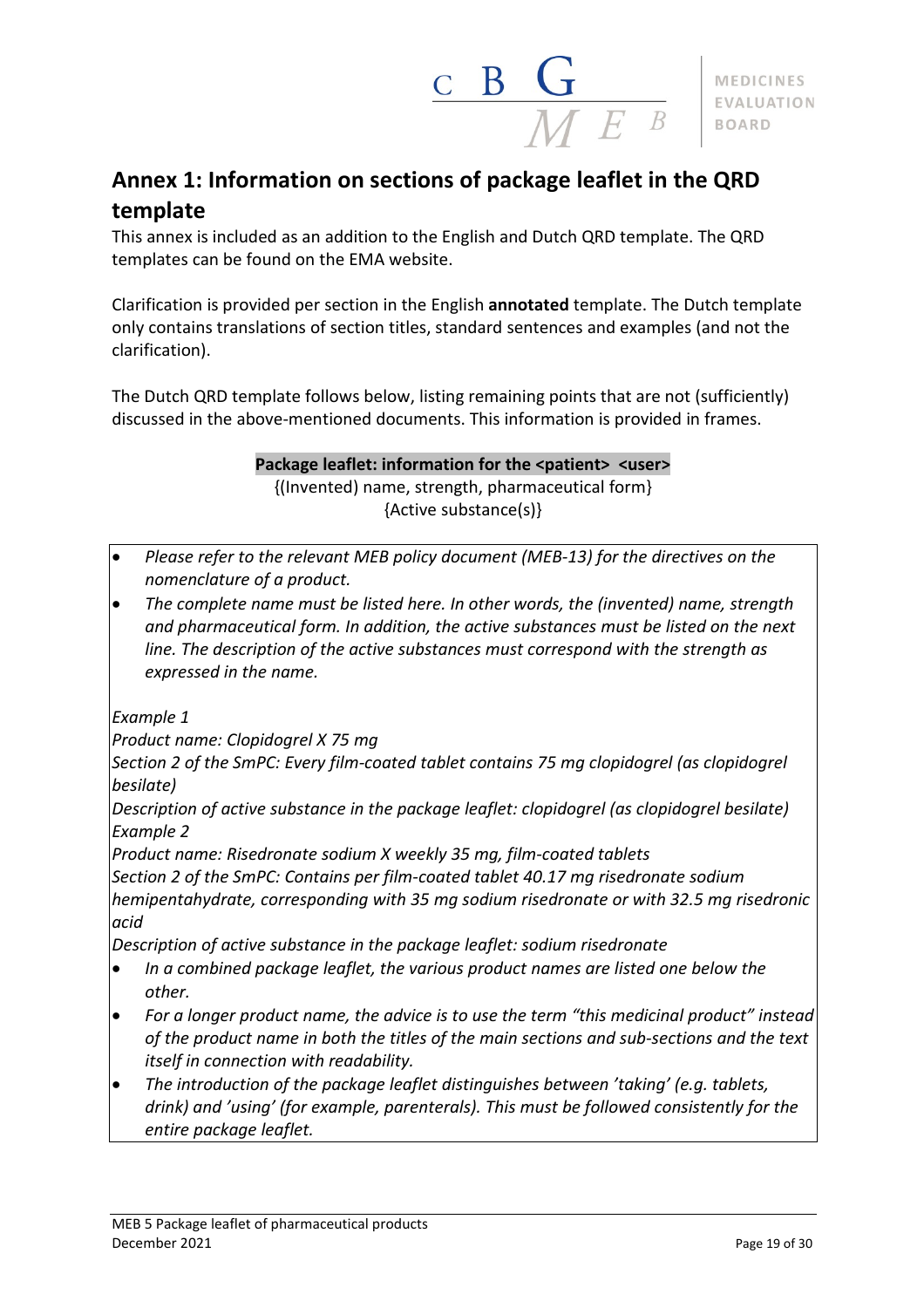#### **1. WHAT X IS AND WHAT THIS MEDICINAL PRODUCT IS <USED><TAKEN> FOR**

• *This section must list both the mechanism of action of the medicinal product and the relevant pharmacotherapeutic group as well as the indications (in patient-friendly terms). A clear distinction should be made between them.*

B

- *When reporting age categories, the limits must always be mentioned in months or years.*
- *If the company does not include the patented indication in the printed package leaflet, the following must be included in the printed package leaflet*: *'<Product name> contains <substance name> as active substance, which has also been approved for other conditions not listed in this leaflet. Ask your doctor or pharmacist if you have any further questions.'*
- *The following reference to the MEB sites should be included in the printed patient information leaflet, see also QRD template:*
- *'Detailed information on this medicinal product can be found on the MEB website: www.geneesmiddeleninformatiebank.nl.'*
- *For traditional herbal medicinal products, the indication must start with: 'Traditional herbal medicinal product used for ……….(proposed indication(s)).' and end with the sentence: 'This application is based solely on traditional use, not on clinical evidence'.*

#### **2. WHAT YOU NEED TO KNOW BEFORE YOU <USE><TAKE> THIS MEDICINAL PRODUCT**

#### **When not to use this medicinal product**

• *If concurrent use with a particular group of drugs is contraindicated, inclusion of the following sentence in this section is sufficient:*

*This medicinal product may not be used at the same time as certain other medicinal products. See also '<Do you use other medicinal products?><Do you take other medicinal products?>'*

*After all, it would not be informative for the user to name the group of medicinal products or their mechanisms of action.*

*For example, if section 4.3 in the SmPC indicates 'Concurrent use with strong CYP3A4* inhibitors', the above sentence can be included in the section 'When not to use this medicinal *product?' and a list with the medicinal products can be mentioned in the section "<Do you use other medicinal products?><Do you take other medicinal products?>"*

#### **When to exercise caution with this medicinal product**

- *It is preferable to include a motivation as to why caution is advised (in accordance with the SmPC or general knowledge)*
- •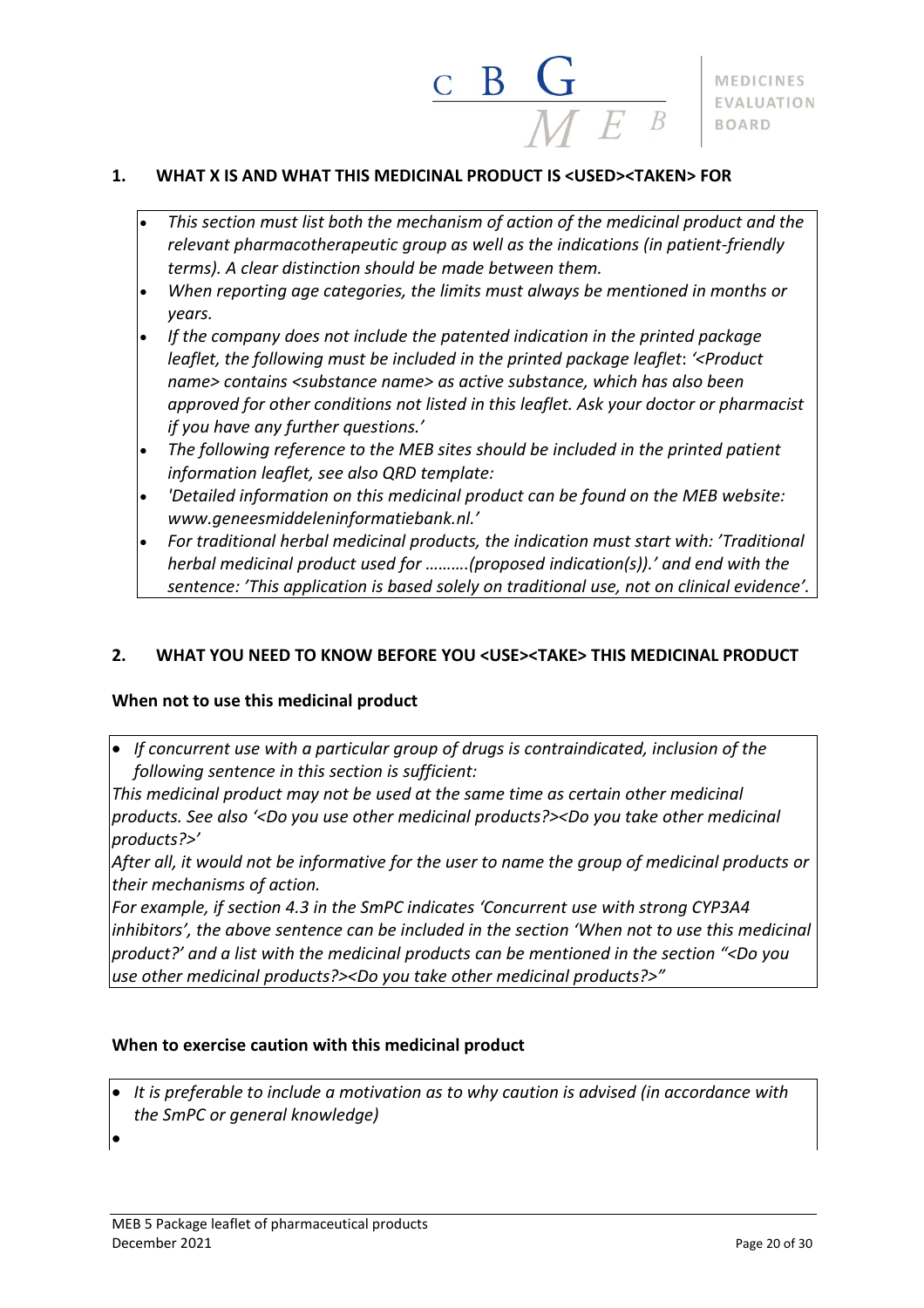

*For example, for acetyl salicylic acid: 'Do not take this medicinal product when undergoing a procedure that increases your chance of bleeding. For example, an operation or when extracting teeth, because the bleeding will last longer'.*

• *All warnings must be included.*

*Only instructions intended exclusively for the professional group (doctor) do not need to be included. Examples: 'Administer with a metal needle only'.*

• *Herbal medicinal products and homeopathic products contain alcohol fairly often. If information about this has been included in the SmPC under 'Warnings and precautions', it must also be mentioned in the package leaflet.*

#### **Children <and adolescents up to 18 years of age>**

#### **<Do you use any other medicinal products?><Do you take any other medicinal products?>**

- *Only clinically relevant interactions must be included. A summary of research on other pharmaceutical products for which no interaction occurs is not relevant for the package leaflet.*
- *If possible, active substances may be combined in order to shorten the list. Examples: 'Calcium antagonists (cardiovascular agents, such as amlodipine or nifedipine)'.*

#### **What do you have to bear in mind in relation to <food> <and> <,> <drink> <and> <alcohol>?**

- *If information has been included in the SmPC under 'Warnings and precautions' or 'Interactions' (for example, with alcohol or grapefruit juice), it must be included in this sub-section. This information can then be omitted from the section 'Use of X in combination with other medicinal products'.*
- *If there is no information in the SmPC, this section can be omitted.*

#### **Pregnancy <and> <,> lactation <and fertility>**

- *If no information about pregnancy, lactation and/or fertility has been included in the SmPC, no additional information needs to be included other than the standard QRD sentence.*
- *If there is no specific information available for pregnancy, breastfeeding or fertility, no mention of this is required in the package leaflet and the heading can be adapted accordingly.*

#### **Effects on ability to drive and use machines**

• *Also consider adverse reactions such as dizziness, visual disturbances, drowsiness, and so on.*

*The adverse reactions that may be listed here should logically correspond to the adverse reactions listed in the SmPC.*

## **<X contains {name of the excipient(s)}.>**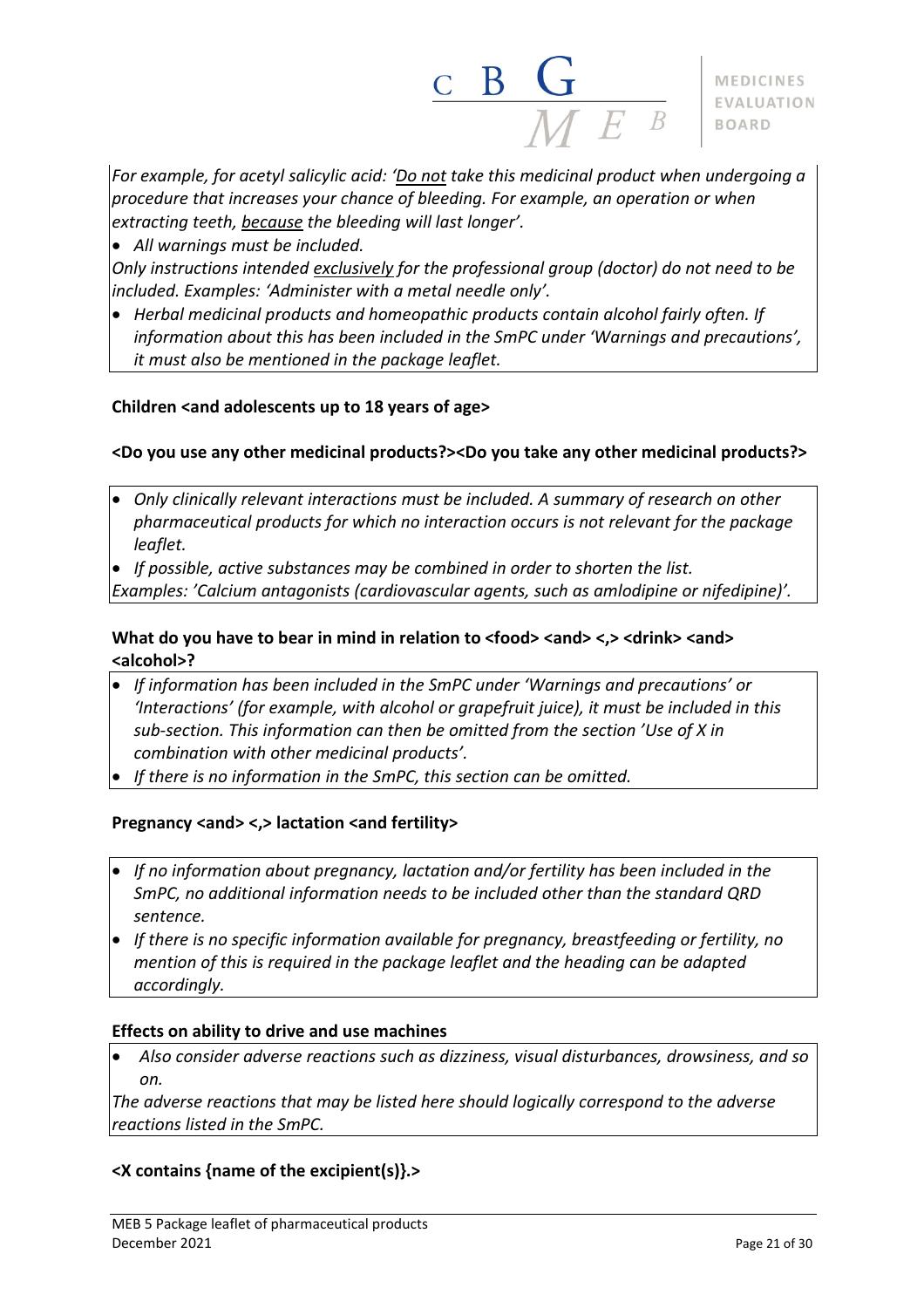## **3. HOW TO <USE THIS MEDICINAL PRODUCT> <TAKE THIS MEDICINAL PRODUCT>**

#### • *Duration of use:*

*In addition to the Annotated QRD template, information from the SmPC concerning the duration of use must be listed here. Examples:*

*- For chronic diseases, it is recommended to indicate that the product will be used for a long time.*

*- For antibiotics, it may be important to indicate the duration of the course and that the course must be completed.*

- *A sentence about the duration of action must be included in this section and not in section 1 ('What this medicinal product is <used><taken> for').For example, 'It starts to take effect after about 1 hour and lasts for 6 hours'.*
- *If the product information lists a dosage that cannot be achieved with the relevant product, this must be stated in the SmPC and in the package leaflet, see Chapter 4.10. The following is an example:*

*"The recommended doses are not all possible with this product, but there are also products*

*available with a lower strength than <x> mg".*

*"The recommended dosages are possible for this product. However, there are also products available with a*

*higher strength than <x> mg, requiring fewer tablets at a time".*

#### **<Use in children <and adolescents up to 18 years of age>>**

#### **<If you <use><take> more of this medicinal product than you should>**

- *If specific advice has been included in section 4.9 of the SmPC concerning excessive use of the medicinal product, this must also be stated here. For example, if the SmPC lists a possible treatment as 'induce vomiting', this instruction must also be stated in the package leaflet. For instructions such as 'induce vomiting', add a time indication: 'Induction of vomiting is most effective shortly after ingestion of the medicinal product, no more than 1 hour after ingestion'. The instruction 'DO NOT induce vomiting' is also important for certain products and must of course be included where necessary.* (Please note that, if nothing is listed in section 4.9 of the SmPC about 'inducing vomiting' and *the marketing authorisation holder lists 'induce vomiting' as a treatment in the package leaflet, this must not be accepted.)*
- *A package leaflet with EU-agreed wording sometimes states that one should contact a specific treatment centre (for example, the nearest toxicological centre). In the translation to the national package leaflet, this must be replaced with 'nearest emergency care department'.*

#### **<If you forget <to use> <to take> this medicinal product>**

#### **<If you stop <taking> <using> this medicinal product>**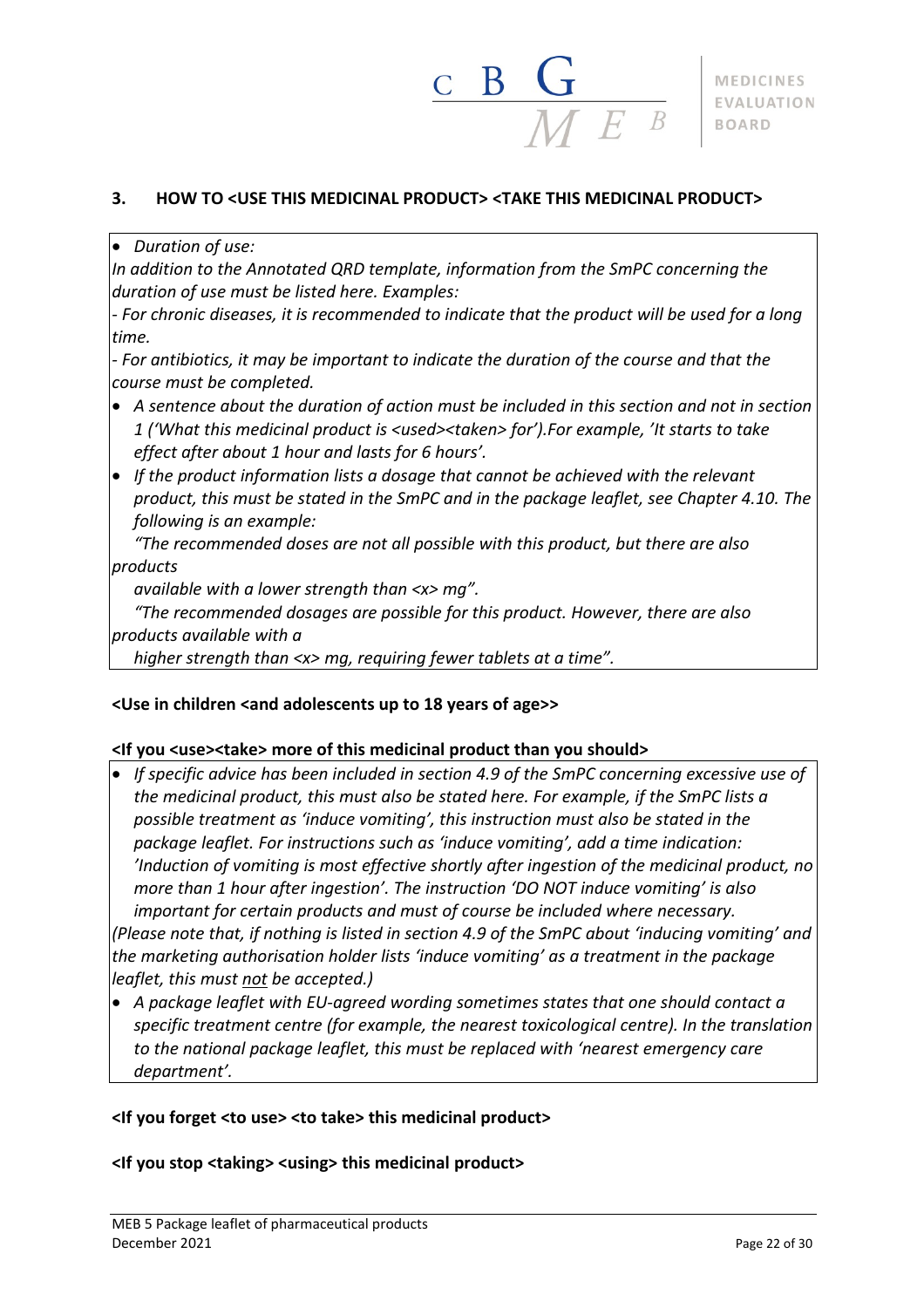- *In the case of antibiotics, indicate why the patient must finish the course: '…if not all bacteria are killed, the symptoms may return.'*
- *Indicate that the user must not stop on his/her own initiative: 'Always consult your doctor if you are considering stopping <taking><using> this medicinal product'.*
- *If the user may not stop suddenly, this must be stated here, for example: 'You should not suddenly stop taking this medicinal product; you may experience…. Consult your doctor to gradually decrease the dose'.*
- *This section is not necessary for some products: for example, medicinal products for single use, such as diagnostic agents.*

## **4. POSSIBLE ADVERSE REACTIONS**

- *The layout of this section is important. Use bullet points for the sake of clarity.*
- *It is useful – where applicable – to indicate whether an adverse reaction only occurs at the start of the treatment and then disappears or whether the adverse reaction only occurs after extended treatment.*
- *The following terminology should be used for the frequencies. Signs such as < and > are not clear to a patient and must be replaced with more patient-friendly terms.*

*Very common may affect more than 1 in 10 users\**

| Common     | may affect up to 1 in 10 users                            |
|------------|-----------------------------------------------------------|
| Occasional | may affect up to 1 in 100 users                           |
| Rare       | may affect up to 1 in 1000 users                          |
| Very rare  | may affect up to 1 in 10,000 users                        |
| Not known  | the frequency cannot be estimated from the available data |
|            |                                                           |

*\* a choice can be made between 'users' and 'patients' based on the product.*

- *In general, all adverse reactions listed in the SmPC must also be listed in the package leaflet. When listing the adverse reactions in the package leaflet, it is sometimes possible to list various adverse reactions under one term. For example, various heart rhythm abnormalities can be summarised as 'cardiac arrhythmias'.*
- *The patient-friendly description can be followed by the medical term in brackets, for example: 'tight, painful sensation on the chest (angina pectoris)', particularly for long descriptions of the adverse reaction. This should not be done if a patient-friendly synonym is available: for example, for constipation only list the term "constipation". Please also refer to the List of patient-friendly terms of the MEB.*
- *If an adverse reaction is not immediately recognisable for a patient, the symptoms must be described, which will make the adverse reaction recognisable for the patient. Please also refer to the List of patient-friendly terms.*

• *Examples of adverse reactions that do have to be included:*

*- Blood count abnormalities; these cannot be recognised immediately by a patient, but can be recognised if the symptoms are described.*

*- adverse reactions that occur very rarely but are severe, such as anaphylactic shock.*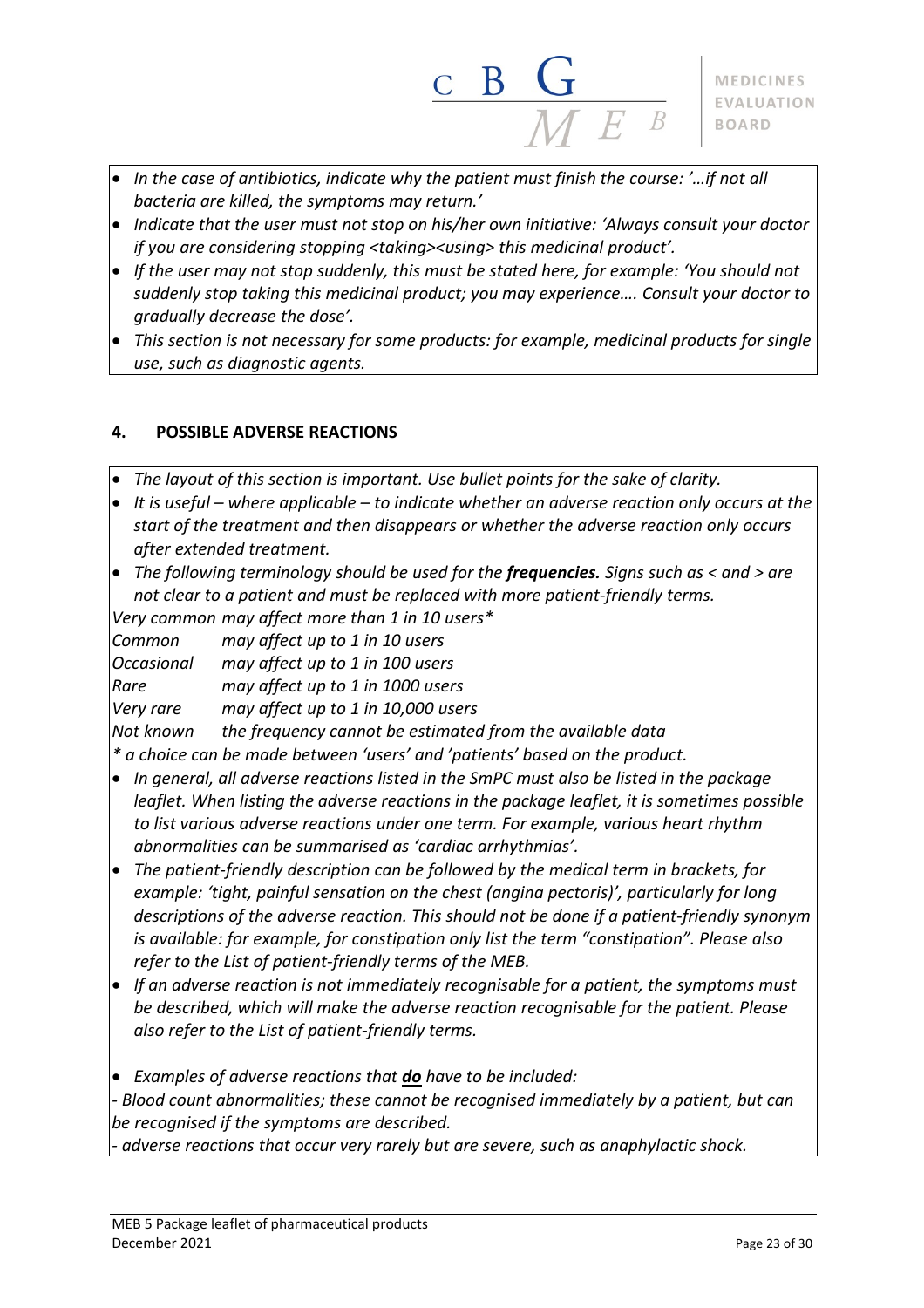

*- adverse reactions such as sudden cardiac death and a risk of suicide. It is very important to indicate the frequency here. Listing these adverse reactions could have a negative effect on therapy compliance. However, it is important to include these adverse reactions for liability reasons and in order to provide complete information to patients.*

*The following formulations are used for these adverse reactions:*

*- Sudden cardiac death: 'Very rare cases of sudden cardiac arrest have been reported.' - Risk of suicide: 'There have been very rare reports of patients who developed a tendency towards suicide (e.g. for antidepressants at the start of the treatment). You are advised to contact your doctor immediately if you think that this applies to you.'*

• *Examples of adverse reactions that do not have to be included:*

*- Increase in laboratory values, such as liver enzyme values, without clinical symptoms (not immediately recognisable by the patient).*

*- Adverse reactions for which a causal link has not been demonstrated.*

*- Adverse reactions that are not clinically or statistically relevant. This refers to adverse reactions that are listed in the SmPC as having a frequency of occurrence that is not statistically different from a placebo and adverse reactions that occur very rarely and are not severe.*

**<Additional side effects that may occur in children <and adolescents up to 18 years of age>>**

## **Reporting of adverse reactions**

## **5. HOW TO STORE THIS MEDICINAL PRODUCT**

• *In this section, both the expiry date and the in-use shelf life, if applicable, are stated, in accordance with the Guideline on Summary of Product Characteristics.*

*If the in-use shelf life is not shorter than the shelf life of resealable packaging/packaging for multiple use, this need not be mentioned explicitly in accordance with the 'Note for Guidance on in-use stability testing of human medicinal products'. However, the MEB is of the opinion that this information is important for patients using OTC medicinal products. Therefore, since September 2016, the MEB has applied national policy on in-use shelf life of OTC medicinal products (with legal status of supply GS, PDO, PH) with a resealable packaging. See MEB 6 'Labelling of pharmaceutical products'.*

*The following standard phrases can be used for OTC medicinal products with a resealable package:*

*If the in-use shelf life is not earlier than the expiry date, the following text must be included after the expiry date:*

*'This date also applies if the package has been opened'.*

If the in-use shelf life is earlier than the expiry date, the following text must be included after *the expiry date:*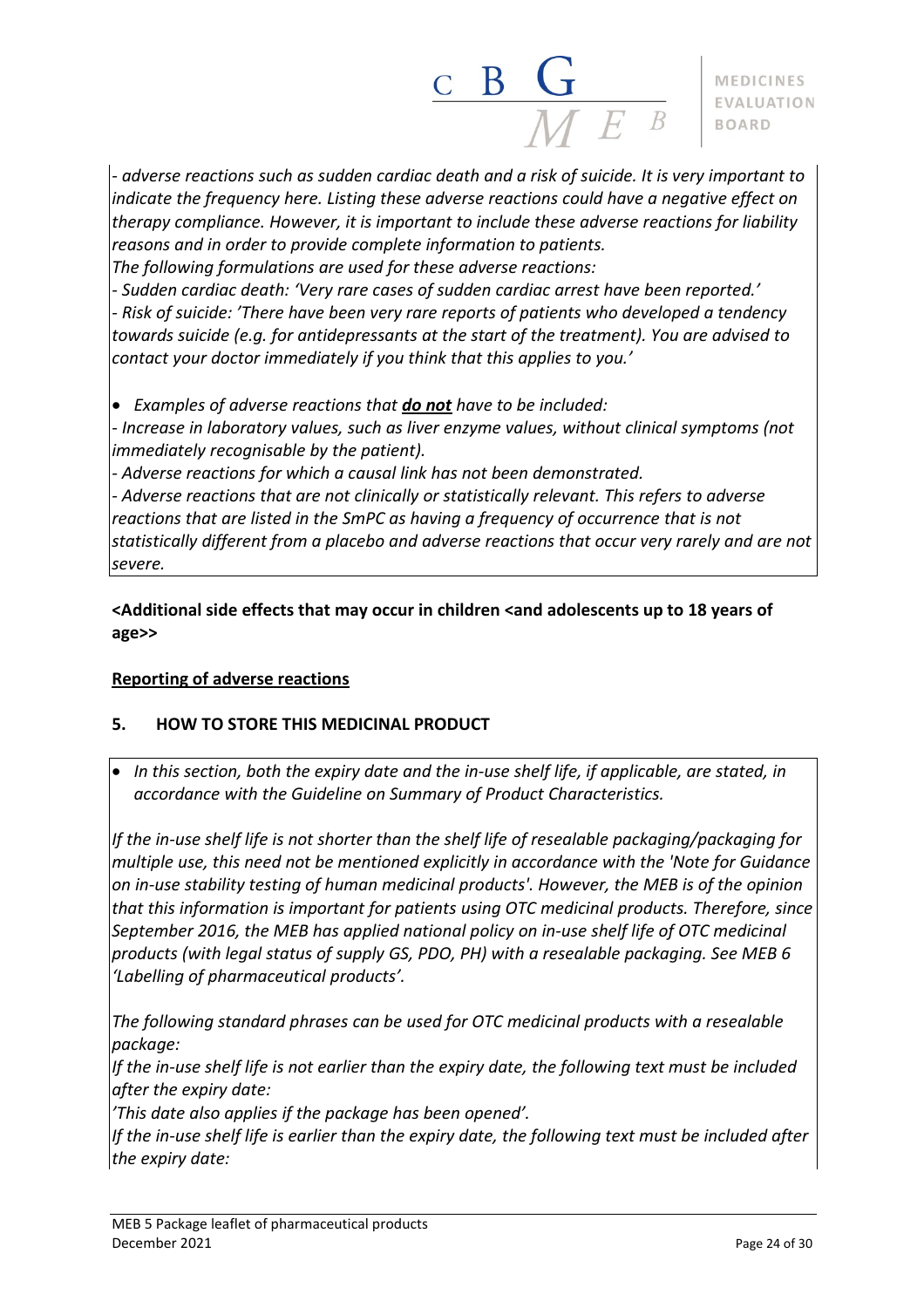

*'After opening of the <primary packaging> this product will expire in <XXXX days/weeks/months>'0.*

#### **6. CONTENTS OF THE PACKAGE AND OTHER INFORMATION**

#### **What substances this medicinal product contains**

<- The active substance(s) in this medicinal product is (are)…>

- *Indicate the active substance and the quantity,*
- *The MEB prefers the listing of both the active substance and the quantity, for example: 'The active substance is minocycline. This is present in the form of minocycline hydrochloride, corresponding to 100 mg minocycline'.*

 $\le$  The other substance(s)  $\le$  (excipient(s)) in this medicinal product is (are)...>

- *In terms of excipients, only the substances need to be listed.*
- *If E numbers are listed in the SmPC, the E numbers must also be included in the package leaflet.*

#### **What X looks like and how much is in a package**

- *Describe what medicinal product and package look like, e.g. the tablet and/or bottle, as well as how many units are in a package. The packaging material does not have to be mentioned.*
- *If not all the package sizes authorised in the Netherlands will be marketed, the following standard sentence must be used in section 6: 'Not all strengths/pharmaceutical forms will be marketed.'*
- *The European package leaflet may state that a blister holder has been added to the packaging. The blister holder is designed to carry a single blister strip instead of several blisters (blister strips). This can be indicated using – for example – the sentence: 'The package contains blisters and a blister holder'. As with the package sizes, the leaflet must state: 'The blister holder is not marketed in all countries'.*

#### **Marketing authorisation holder and manufacturer**

- *According to the Medicines Act, the party responsible for marketing the product must submit the application for registration in the register. This means that the person or legal entity listed in the package leaflet is the marketing authorisation holder. Examples of contact options are: correspondence address, telephone number, fax number, e-mail address.*
- *The following applies to the address (including the correspondence address): a PO Box (plus city) is not acceptable. This cannot be considered an address in a legal sense. The listing of the address must therefore consist of a street + street number (plus city). The*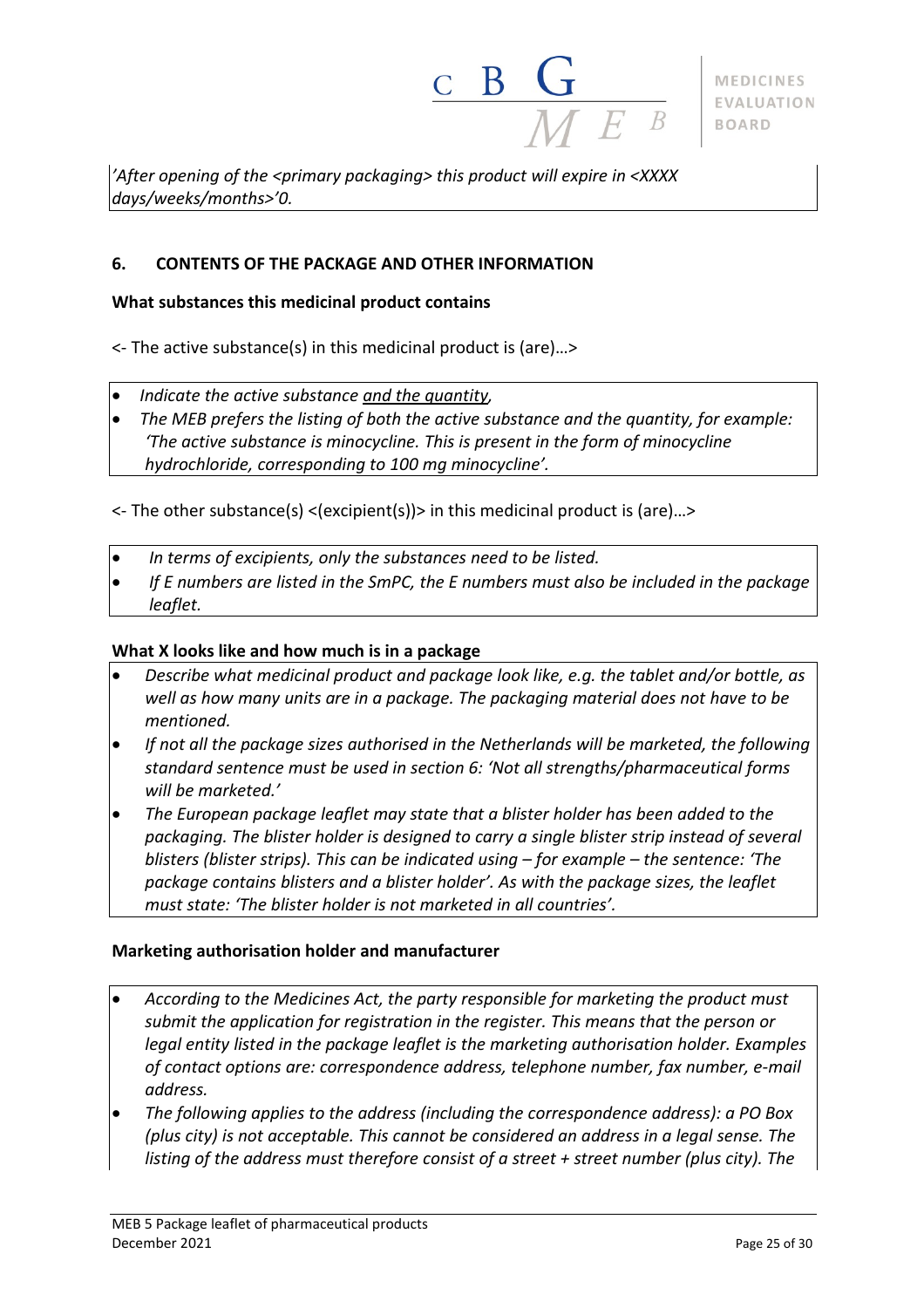*country name 'The Netherlands' does not have to be added here, provided that the city is located in the Netherlands.*

 $\frac{c}{M}$  B  $\frac{C}{M}$ 

- *The telephone number listed on the packaging must be the general telephone number for the marketing authorisation holder, with which anyone can get in touch. Listings of special telephone numbers that redirect the caller from the marketing authorisation holder to special 'patient information programmes' or 'patient support programmes' are not permitted.*
- *For the sake of completeness, it is pointed out that it is permitted to provide an alternative address for information and correspondence (and the accompanying representative), in addition to that of the marketing authorisation holder. Whether the marketing authorisation holder is located in the Netherlands or abroad is not relevant. Especially if the marketing authorisation holder is not based in the Netherlands, this information in addition to that of the marketing authorisation holder may make correspondence and the provision of information easier.*
- *The name of the distributor may not be listed in the capacity of 'distributor' because the distributor must be viewed as a wholesale supplier and therefore carries no responsibility whatsoever for the marketing of the product. An exception applies if the marketing authorisation holder, whose contact details are listed in order to serve as 'alternative address for correspondence and information', by coincidence also has the role of distributor. This representative may then of course be mentioned by name, however only in his role as 'representative for correspondence and information'. The role of the representative for correspondence and information must therefore be stated clearly, preceded by the name of this representative (see above). It is not permitted to list the capacity of 'distributor' explicitly, as the term distributor creates confusion about who is responsible for marketing the product. In other words, whether this responsibility is included in the capacity of distributor or not (this is not the case).*
- *In line with the policy of adding the symbol ® or TM to the product name (see Annex 1, section 1 above), additions such as 'Trademark of <xxx>' are accepted in the package leaflet and on the package, but not in the SmPC.*
- *It is not permitted to list chemists or a licence holder on the trade packaging, as the Medicines Act does not offer scope for this. The Medicines Act does provide the opportunity to use a name for a medicinal product in which an* authorised *brand has been included (other than the marketing authorisation holder). This brand could be the name of a chain of chemists or a licence holder, assuming that they are the marketing authorisation holder for that brand.*
- *Only the logo of the marketing authorisation holder may be added, not the manufacturer's, importer's, licensor's or another company's.*

The following sentence must be included for the Netherlands:

"This medicinal product is listed in the register under <RVG><RVH><EU> number"

• *The RVG number (RVH number for homeopathic products) must be included in section 6.*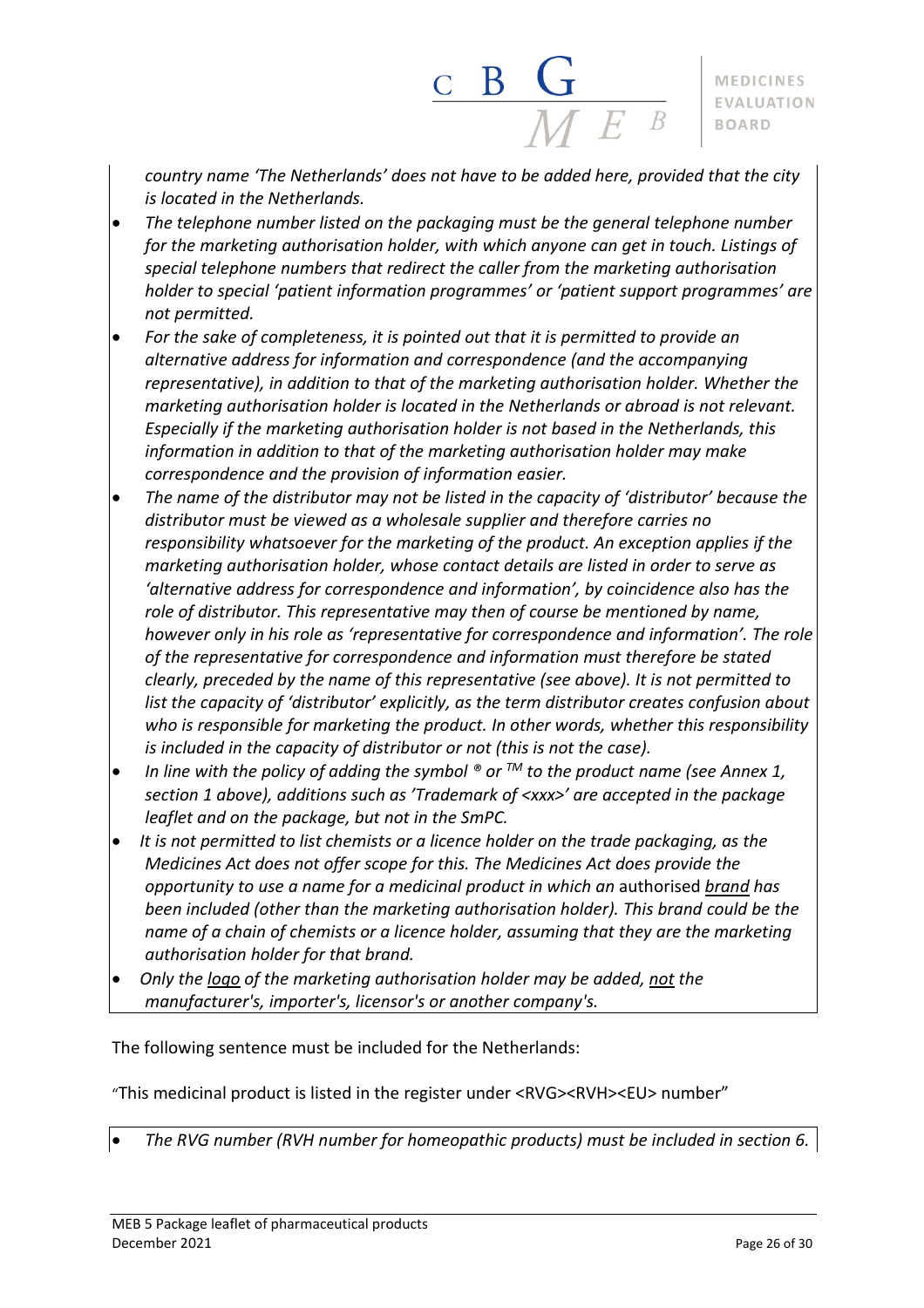

*The marketing authorisation number consists of the designation RVG or RVH (capital letters, no full stops between the letters) followed by a number. However, for products* authorised *via the Centralised Procedure, the letters 'RVG' or 'RVH' are not included in the number of the marketing authorisation. In that case, the number starts with the designation EU/1/… for human medicinal products and with the designation EU/2/… for veterinary medicinal products.*

*If a product has a combined number, for example RVG 08916//104217 or RVG 55595=03869, the entire number must be listed in the package leaflet.*

**<This medicinal product is authorised in member states of the EEA under the following names:>**

- *The product name in NL must also be stated here*
- *Countries must be listed in Dutch*

#### **This leaflet was last revised in <{MM/YYYY}><{month YYYY}>.**

• *To be completed by the MEB upon approval/registration.*

#### **<Other information sources>**

*The following sentence must be included: 'More information on this medicinal product can be found on the MEB website [\(www.cbg](http://www.cbg-meb.nl/)[meb.nl\)](http://www.cbg-meb.nl/)'*

*Additions of patient associations are for national implementation. These are not allowed in the leaflet in the Netherlands.*

<The following information is only for doctors and other healthcare professionals.>

• *See Chapter 4 'Specific points', section 4.1 'Information for healthcare professionals'*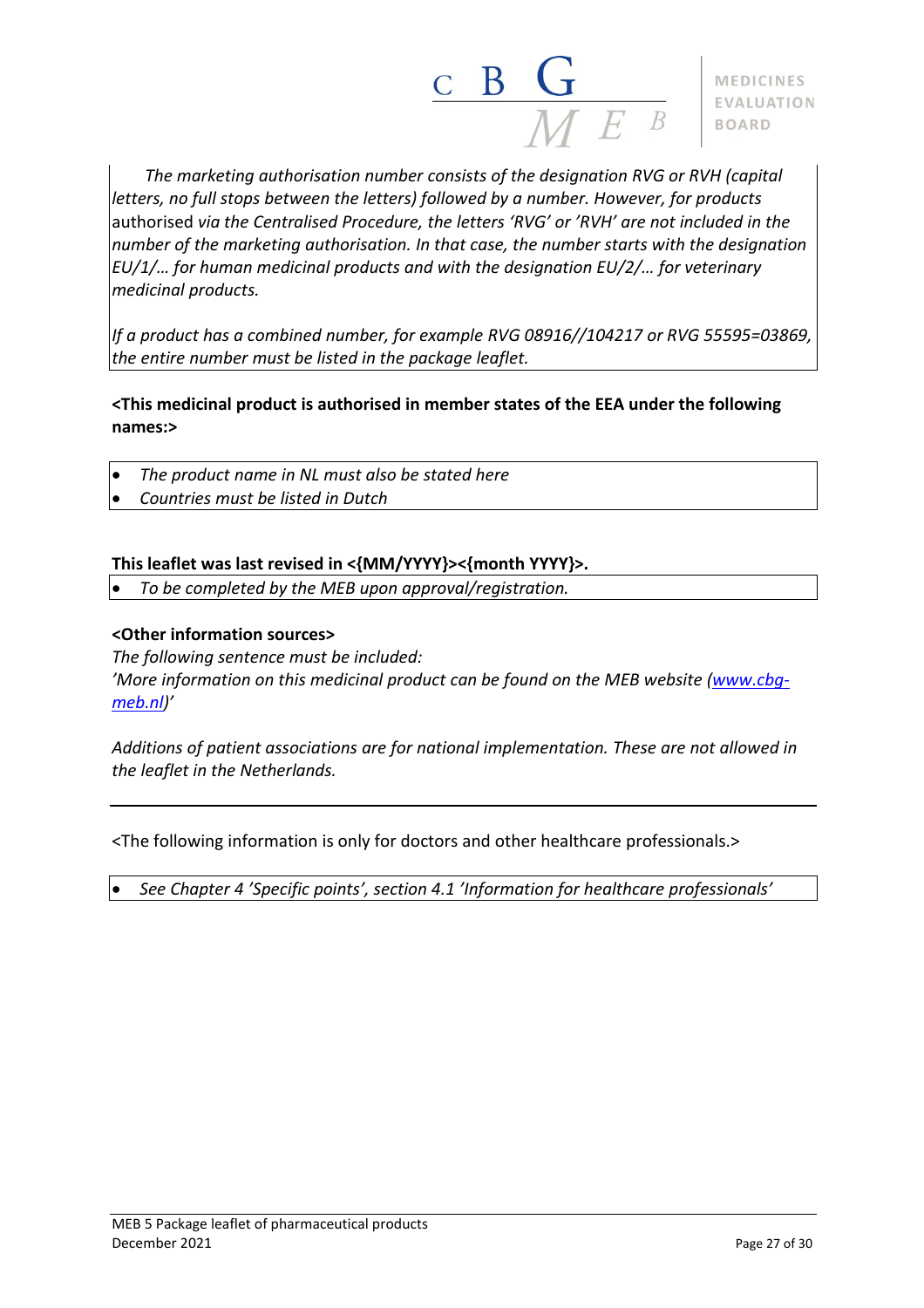

## <span id="page-27-0"></span>**Annex 2: QR code Introduction**

The QR code (quick response code) is a two-dimensional barcode. The QR code presents a URL for a website. The URL is encoded and printed on the outer packaging of a medicinal product and/or in the package leaflet. A QR reader (application) on a smartphone, for example, is used to scan the QR code. The application translates this scan to the URL and the device's browser opens the relevant website. This provides access to (digital) information about a certain medicinal product.

The policy for the QR code in the Netherlands that is described below applies to all medicinal products that will be or have been awarded a national licence. This policy concurs with the policy as set out in the CMDh for products in the mutual recognition procedure (MRP) and Decentralised Procedure (DCP). The policy also applies to parallel-imported medicinal products and to marketing authorisations awarded via derived authorisation procedures.

This policy only concerns the use of QR codes that refer to web pages containing links and videos with information about the relevant medicinal product. 2D barcodes that are used exclusively for internal production processes and that do not contain information about the medicinal product do not fall under the scope of this policy. The same approach applies for techniques that have the same function as the QR code.

*Please also see the 'CMDh position paper on the use of Mobile scanning and other technologies to be included in labelling and PL in order to provide information about the medicinal product'.*

## **Conditions for use of a QR code**

In order to place a QR code on the packaging and/or in the package leaflet, the conditions listed in Section 69 of the Medicines Act, the policy document 'Labelling of pharmaceutical products' (MEB 6) and/or the policy document 'Package leaflet for pharmaceutical products' (MEB 5) must be met. This means that the QR code and the underlying information must not contradict the approved Summary of Product Characteristics, must be useful for the patient and must not promote the medicinal product. The content may not include public advertisements.

The following information can be stated below the QR code (called the 'positive list' for the QR codes):

- mandatory product information, such as the information in the SmPC, package leaflet and labelling
- information in relation to pharmacovigilance, such as educational material.

The format in which the information is provided can be determined freely, provided that the conditions for the information underlying the QR code have been met.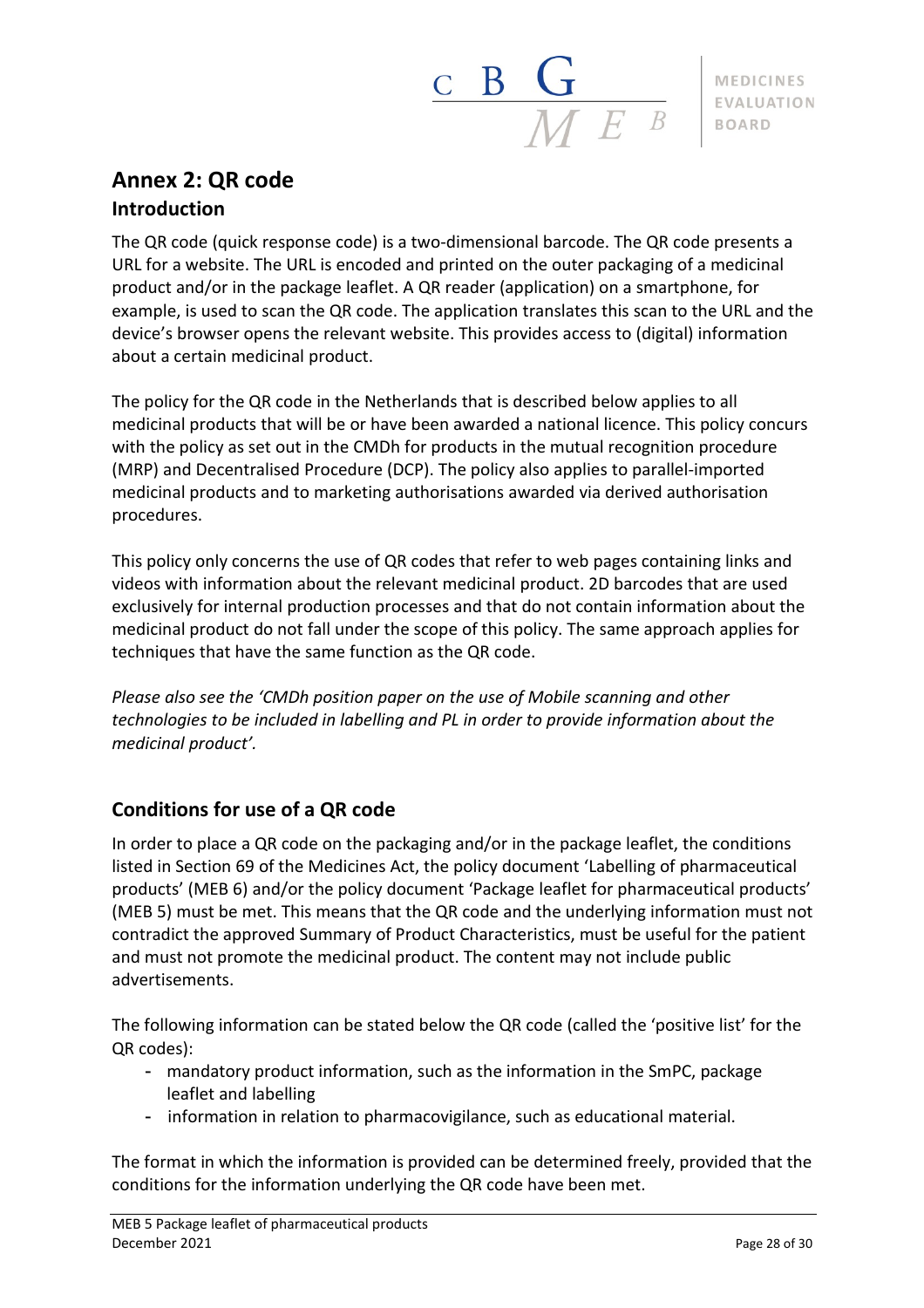$\frac{\mathbf{C}}{\mathbf{B}} \frac{\mathbf{G}}{\mathbf{M} F}$ 

The information from this positive list is made available via the QR code by the marketing authorisation holder. The marketing authorisation holder ensures that this information is kept up to date on the relevant website.

A QR code can be included on the packaging and in the package leaflet, on condition that this is secondary in prominence and position to the mandatory information that must be stated on the packaging. In the case of small packages, the QR code can also be positioned on the inside of the packaging. Multiple barcodes can be placed on the packaging, but this may not compromise the readability of the information required by law.

In order to draw patients' attention to the potential differences between the most recently approved product information and the printed package leaflet, the following sentences must be stated in the package leaflet:

*'Detailed and up-to-date information for this medicinal product can be obtained by scanning the QR code with a QR reader, an application (app) for smartphone or tablet. The same upto-date information about the medicinal product is also available via the following URL: <…> and on the website of the Medicines Evaluation Board. [\(www.geneesmiddeleninformatiebank.nl\)](http://www.geneesmiddeleninformatiebank.nl/)'.*

These sentences must be included at the end of the package leaflet (as the last sentences).

The complete URL referring to the QR code is stated next to the QR code. That way, patients who are unable to scan a QR code will have access to the information as well.

The listing of the QR code is not dependent on the legal status of supply and can be used both for medicinal products that are only available with a prescription and for medicinal products that are available without a prescription.

## **Procedure for inclusion of a QR code**

When applying for a marketing authorisation, the applicant must submit a declaration stating that the QR code meets and will continue to meet all the set requirements. For a DCP or MRP procedure, the declaration must be submitted no later than D106. In the case of a national procedure, the applicant must submit the declaration in the second round at the latest. After these points in time, a declaration will no longer be accepted during the procedure of an application for a marketing authorisation.

By submitting this declaration, the applicant confirms that the content of the QR code conforms and will continue to conform to the relevant regulations. If a marketing authorisation has already been awarded for a medicinal product, an Article 61(3) notification can be submitted for the addition of a QR code. Furthermore, the addition of a QR code can also be submitted in combination with another change in the product information in a type IB or type II variation of the C category or during a reauthorisation.